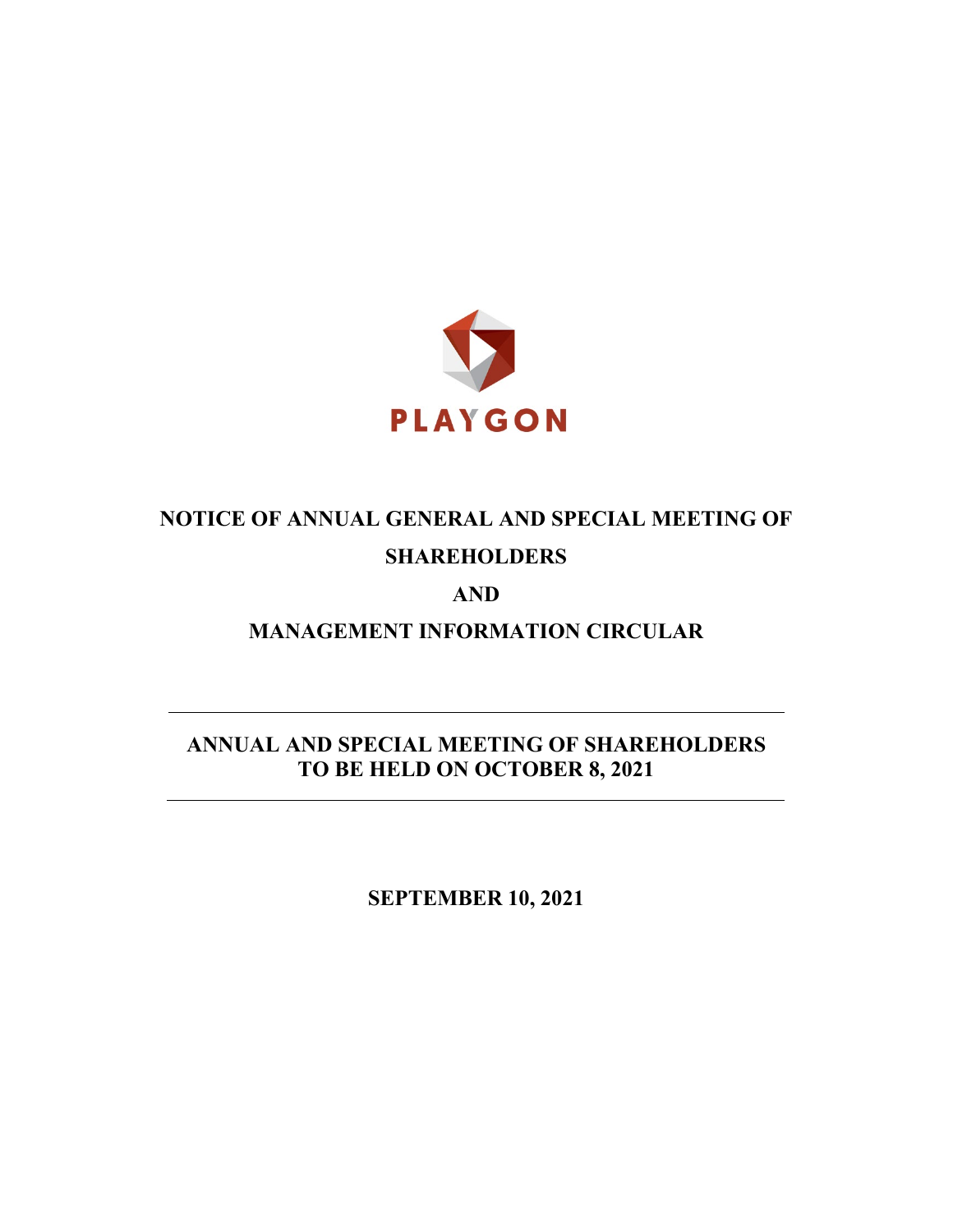September 10, 2021

# Dear Shareholder:

On behalf of the board of directors and management of Playgon Games Inc. ("**Playgon**"), we are pleased to invite you to our annual general and special meeting of shareholders, which will be held on October 8, 2021 at 10:00 a.m. (Vancouver time) (the "**Meeting**") at the offices of Playgon, located at 675 West Hastings Street, suite 1500 Vancouver, BC, Canada V6B 1N2.

In an effort to mitigate the risks associated with COVID- 19, although we plan to hold an in-person meeting, we are inviting shareholders to listen in at the Meeting by dialing in to our conference line at: 1-866-279-9198 (conference number 5728885). Participants should dial in at least 10 minutes prior to the scheduled start time and ask to join the call. We will also take additional precautionary measures in relation to the physical Meeting, limiting access to essential personnel, registered shareholders and proxy holders entitled to attend and vote at the Meeting. We highly recommend shareholders vote their shares prior to the Meeting as shareholders will not be able to vote by telephone during the Meeting if joining on the conference line referenced above.

The Notice of Meeting and related materials are enclosed. The management information circular (the "**Circular**") describes the business to be conducted at the Meeting and contains information on our governance practices and our approach to executive compensation. We hope that you take the time to review these Meeting materials and that you exercise your vote. Whether or not you plan to attend the Meeting, we encourage you to vote promptly, in advance of the Meeting. In the Circular, you will find important information and detailed instructions about how to participate at the Meeting and vote on the business to be conducted at the Meeting.

The Meeting is an opportunity to listen to and ask questions of the people who are responsible for the performance of Playgon.

We thank you for your continued support of Playgon and look forward to your attendance at this year's Meeting.

Yours truly,

*(signed) "Darcy Krogh"* President and Chief Executive Officer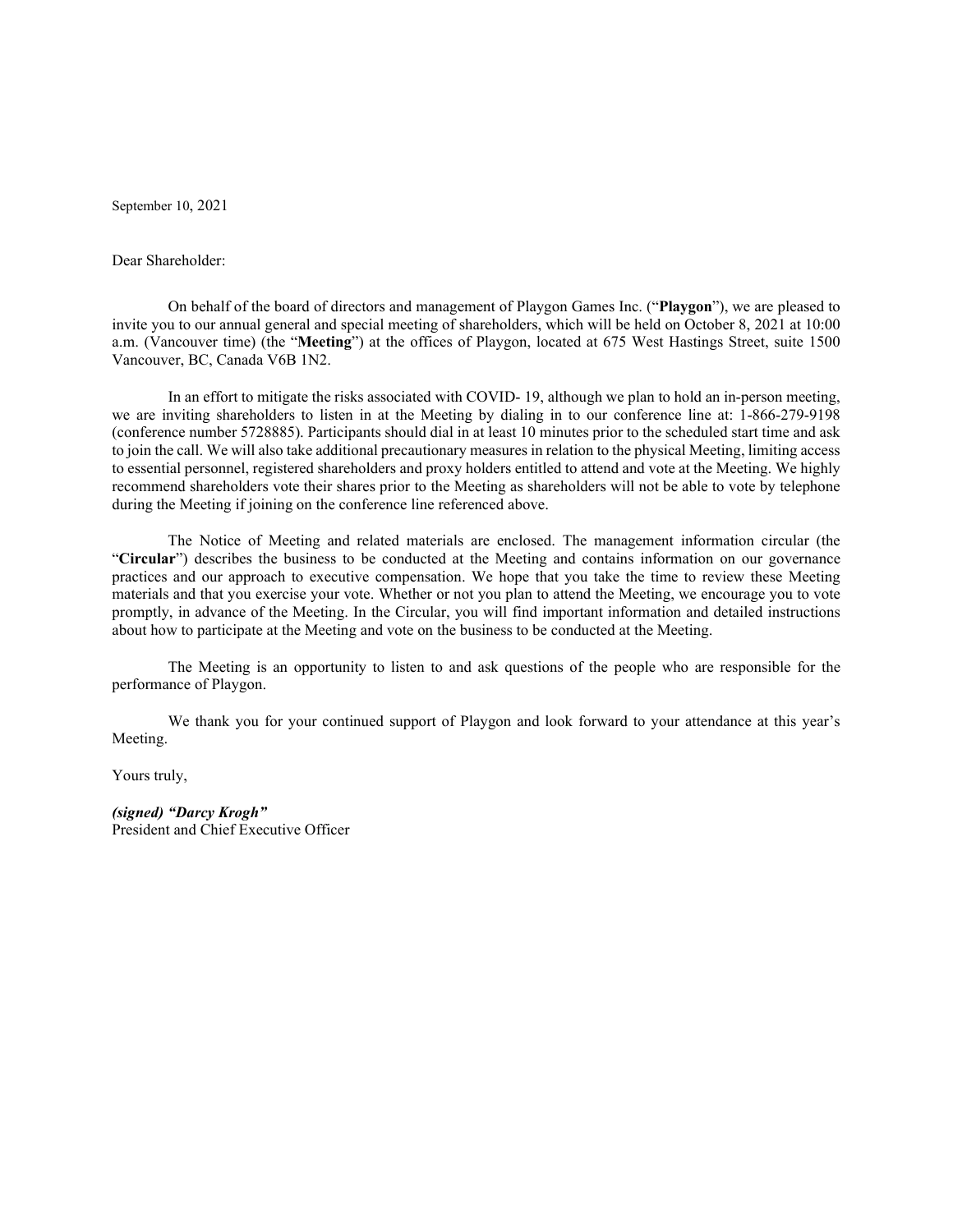

# **NOTICE OF ANNUAL GENERAL AND SPECIAL MEETING OF SHAREHOLDERS**

**NOTICE IS HEREBY GIVEN** that an annual general and special meeting (the "**Meeting**") of holders (the "**Shareholders**") of common shares (the "**Shares**") in the capital of Playgon Games Inc. ("**Playgon**" or the "**Corporation**") will be held on October 8, 2021 at 10:00 a.m. (Vancouver time), for the following purposes:

- (a) to receive the audited consolidated financial statements of Playgon for the financial year ended December 31, 2020, together with the report of the auditor thereon;
- (b) to elect the directors of Playgon for the ensuing year;
- (c) to appoint D&H Group LLP as the auditor of Playgon for the ensuing year and to authorize the directors of Playgon to fix the remuneration of such auditor;
- (d) to consider and, if deemed advisable, to pass, with or without variation, an ordinary resolution providing the required annual approval of the Corporation's 10% "rolling" stock option plan; and
- (e) to transact such other business as may properly be brought before the Meeting.

The board of directors (the "**Board**") has fixed August 13, 2021 as the record date (the "**Record Date**") for determining the Shareholders who are entitled to receive notice of and vote at the Meeting. Only Shareholders whose names have been entered in the registers of the Corporation as at the close of business on the Record Date will be entitled to receive notice of and vote at the Meeting.

**In an effort to mitigate the risks associated with COVID- 19, although we plan to hold an in-person meeting, we are inviting Shareholders to listen in at the Meeting by dialing in to our conference line at: 1-866-279-9198 (conference number 5728885). Participants should dial in at least 10 minutes prior to the scheduled start time and ask to join the call. Shareholders will have an equal opportunity to listen in at the Meeting through this method regardless of their geographic location. We will also take additional precautionary measures in relation to the physical Meeting, limiting access to essential personnel, registered Shareholders and proxy holders entitled to attend and vote at the Meeting. We highly recommend Shareholders vote their Shares prior to the Meeting as Shareholders will not be able to vote by telephone during the Meeting if joining on the conference line referenced above.** 

# **Voting**

All Shareholders may attend the Meeting in or person or be represented by proxy. Shareholders who do not plan on attending the Meeting in person are requested to complete, date and sign the enclosed form of proxy and return it in the envelope provided. A proxy or voting instruction form will not be valid unless it is delivered to the Corporation's registrar and transfer agent, Computershare Investor Services Inc., Proxy Department, by any of the following methods: by mail addressed to 8th Floor, 100 University Avenue, Toronto, Ontario, M5J 2Y1; by fax within North America to 1-866- 249-7775 and outside North America to (312) 588-4290; by telephone to 1-866-732-VOTE (8683) for registered Shareholders and (312) 588-4291 for international Shareholders; or online at www.investorvote.com not less than 48 hours, excluding Saturdays, Sundays and holidays, prior to the time of the Meeting or any adjournment thereof.

A "beneficial" or "non-registered" Shareholder will not be recognized directly at the Meeting for the purposes of voting Shares registered in the name of his/her/its broker; however, a beneficial Shareholder may attend the Meeting as proxyholder for the registered Shareholder and vote the Shares in that capacity. Only Shareholders as of the Record Date are entitled to receive notice of and vote at the Meeting.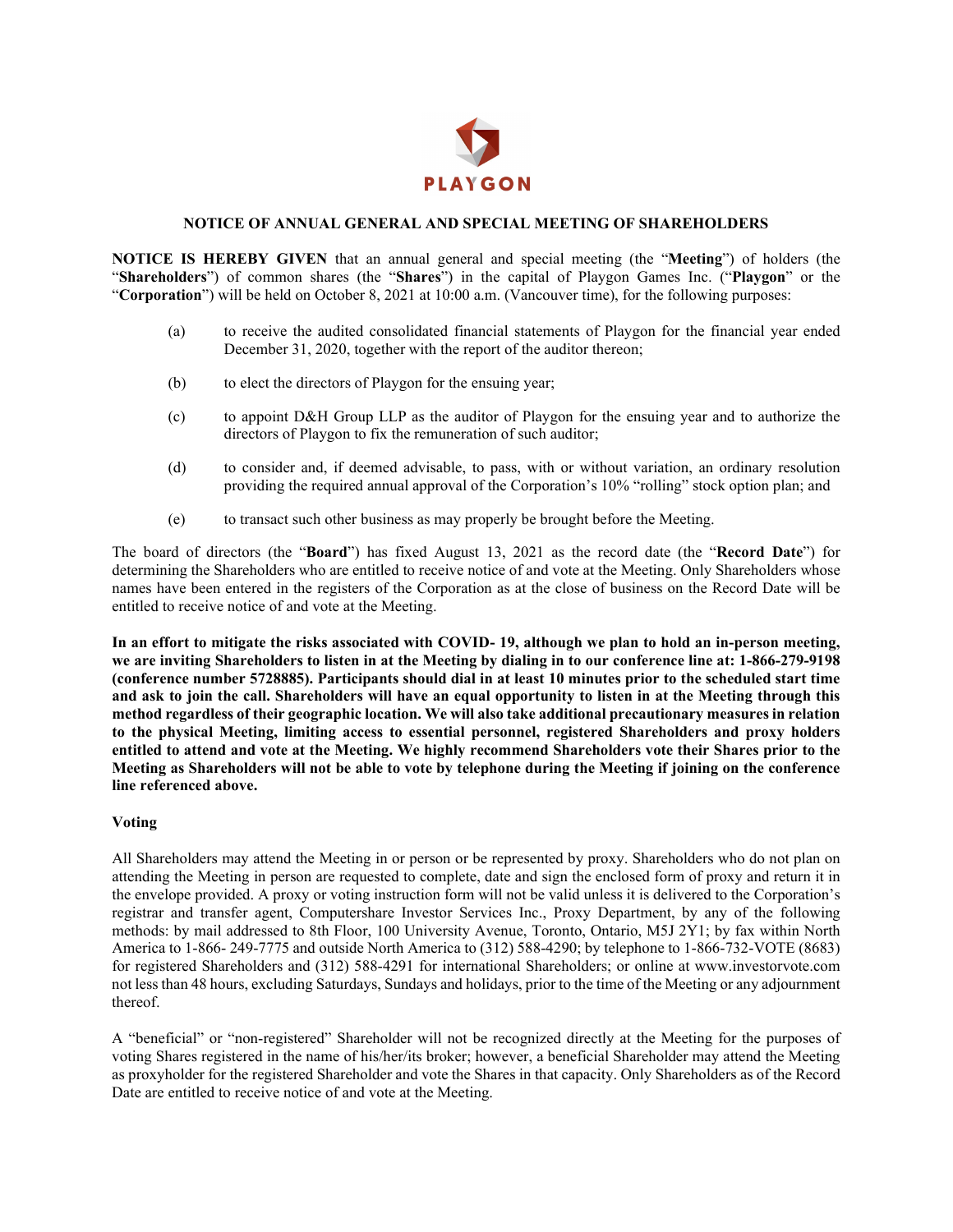If you are a non-registered objecting beneficial owner of Shares and have received these materials through your broker, custodian, nominee or other intermediary, please complete and return the voting instruction form provided to you by your broker, custodian, nominee or other intermediary in accordance with the instructions provided therein.

# **Shareholders are reminded to review the Circular before voting.**

Dated at Vancouver, British Columbia this 10<sup>th</sup> day of September, 2021.

# **BY ORDER OF THE BOARD**

*(signed) "Darcy Krogh"* President and Chief Executive Officer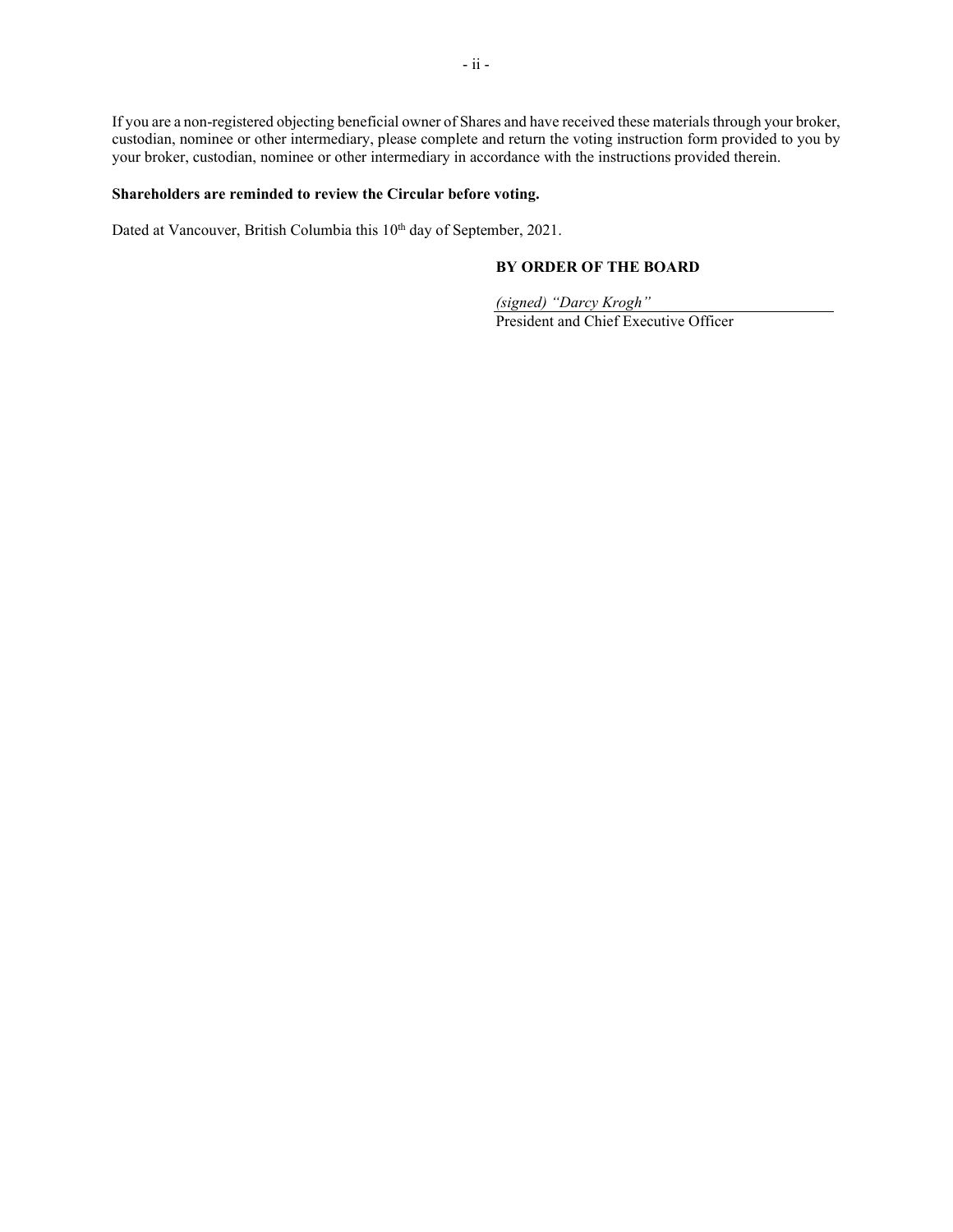# **Table of Contents**

| SECURITIES AUTHORIZED FOR ISSUANCE UNDER EQUITY COMPENSATION PLANS 18 |  |
|-----------------------------------------------------------------------|--|
|                                                                       |  |
|                                                                       |  |
|                                                                       |  |
|                                                                       |  |
|                                                                       |  |
|                                                                       |  |
|                                                                       |  |
|                                                                       |  |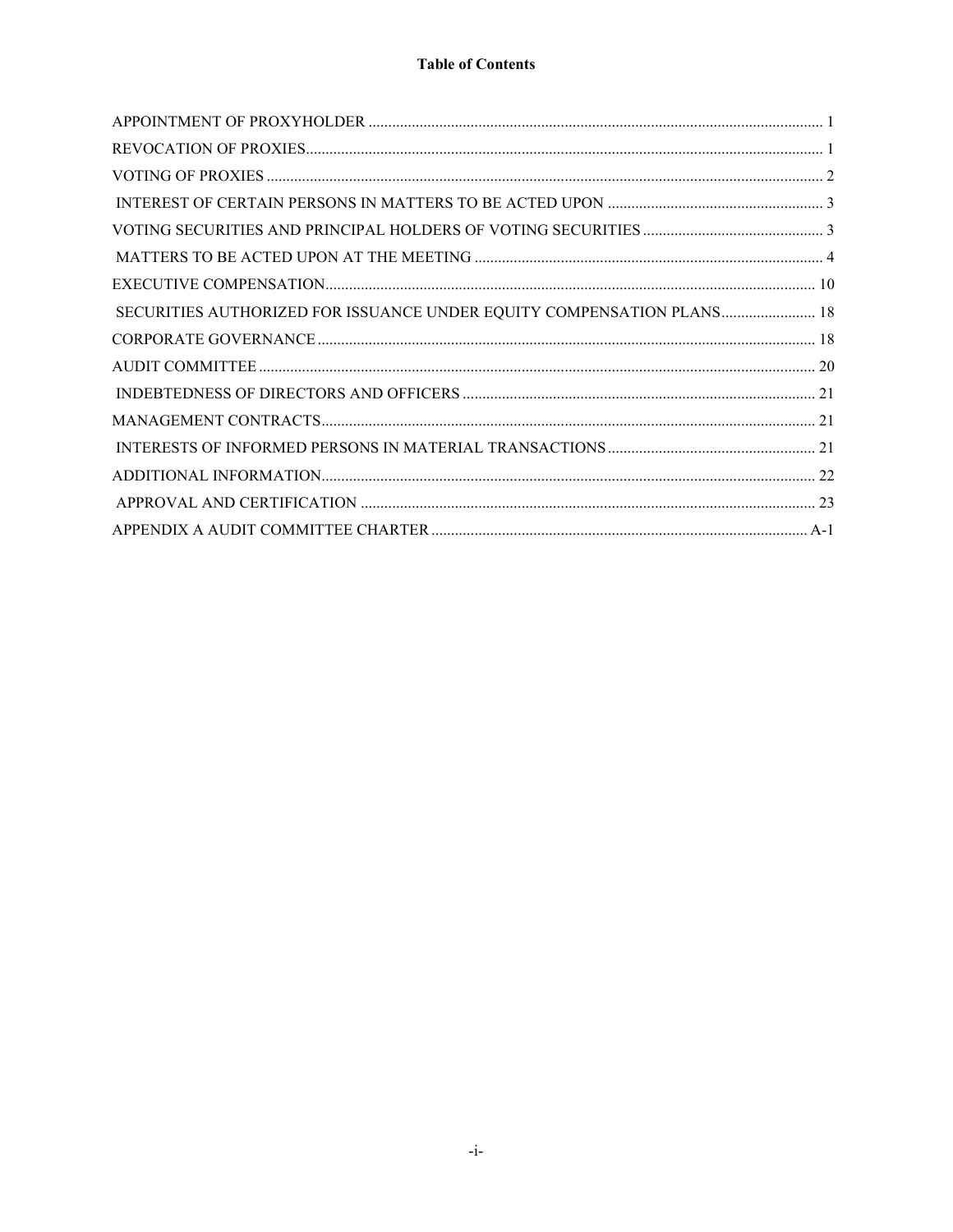

# **MANAGEMENT INFORMATION CIRCULAR**

This management information circular (the "**Circular**") is furnished in connection with the solicitation by the management of Playgon Games Inc. ("**Playgon**", "**we**", "**us**" or the "**Corporation**") of proxies to be used at the annual general and special meeting (the "**Meeting**") of the holders (the "**Shareholders**") of common shares (the "**Shares**") of the Corporation to be held at the offices of Playgon, located at 675 West Hastings Street, suite 1500 Vancouver, BC, Canada V6B 1N2 on October 8, 2021, at 10:00 a.m. (Vancouver time) for the purposes set forth in the notice of annual general and special meeting dated September 10, 2021 (the "**Notice of Meeting**"). References in the Circular to the Meeting include any adjournment(s) or postponement(s) thereof. It is expected that the solicitation of proxies will be primarily by mail, however, proxies may also be solicited by the officers, directors and employees of the Corporation by telephone, electronic mail, telecopier or personally. These persons will receive no compensation for such solicitation other than their regular fees or salaries. All costs of solicitation by management will be borne by the Corporation. Unless otherwise specified, all information in this Circular is current as of September 10, 2021.

<span id="page-5-0"></span>All references to "\$" or dollars in the Circular are to Canadian dollars.

# **APPOINTMENT OF PROXYHOLDER**

The individuals named as proxyholders in the accompanying form of proxy are directors and/or officers of the Corporation. **A REGISTERED SHAREHOLDER WISHING TO APPOINT SOME OTHER PERSON (WHO NEED NOT BE A SHAREHOLDER) TO REPRESENT HIM OR HER AT THE MEETING HAS THE RIGHT TO DO SO, EITHER BY STRIKING OUT THE NAMES OF THOSE PERSONS NAMED IN THE ACCOMPANYING FORM OF PROXY AND INSERTING THE DESIRED PERSON'S NAME IN THE BLANK SPACE PROVIDED IN THE FORM OF PROXY AND SIGNING AND DATING THE PROXY, OR BY COMPLETING ANOTHER FORM OF PROXY**. A proxy will not be valid unless the completed form of proxy is received by Computershare before 5:00 pm (Vancouver time) on October 6, 2021 or, with respect to any matters to be dealt with at any adjournment of the Meeting, before the time of the re-commencement of the adjourned Meeting. Proxies delivered after such time(s) may not be accepted.

#### **REVOCATION OF PROXIES**

<span id="page-5-1"></span>A Shareholder who has given a proxy may revoke it prior to its use by an instrument in writing executed by the Shareholder or by his attorney duly authorized in writing or, where the Shareholder is a corporation, by a duly authorized officer or attorney of such corporation, and delivered to the registered office of the Corporation, at located at 675 West Hastings Street, suite 1500 Vancouver, BC, Canada V6B 1N2 (Attention: Chief Financial Officer) at any time up to and including the last business day preceding the day of the Meeting, or if adjourned, preceding any reconvening thereof, or to the chair of the Meeting on the day of the Meeting or, if adjourned, any reconvening thereof, or in any other manner provided by law. A revocation of a proxy does not affect any matter on which a vote has been taken prior to the revocation.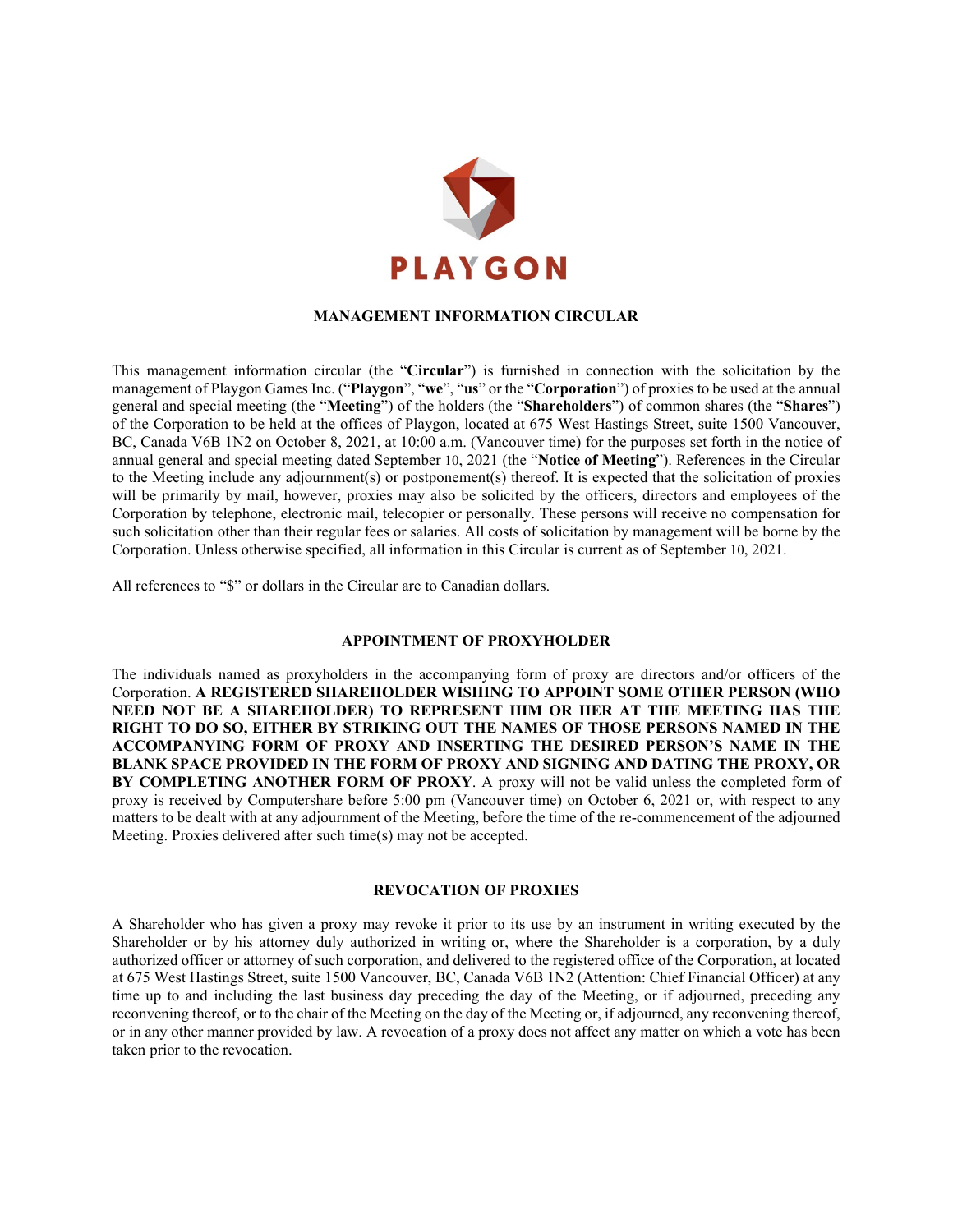# **VOTING OF PROXIES**

<span id="page-6-0"></span>The Shares represented by a properly executed proxy in favour of persons designated as proxyholders in the enclosed form of proxy will: (a) be voted or withheld from voting in accordance with the instructions of the person appointing the proxyholder on any ballot that may be called for; and (b) where a choice with respect to any matter to be acted upon has been specified in the form of proxy, be voted in accordance with the specifications made on such proxy**. SUCH SHARES WILL BE VOTED IN FAVOUR OF EACH MATTER FOR WHICH NO CHOICE HAS BEEN SPECIFIED, OR WHERE BOTH CHOICES HAVE BEEN SPECIFIED, AS DIRECTED BY THE SHAREHOLDER**.

The enclosed form of proxy, when properly completed and delivered and not revoked, confers discretionary authority upon the person appointed proxyholder thereunder to vote with respect to amendments or variations of matters identified in the Notice of Meeting, and with respect to any other matters which may properly come before the Meeting. In the event that amendments or variations to matters identified in the Notice of Meeting are properly brought before the Meeting or any further or other business is properly brought before the Meeting, it is the intention of the persons designated by management as proxyholders in the enclosed form of proxy to vote in accordance with their best judgment on such matters or business. At the time of the printing of this Circular, the management of the Corporation knows of no such amendment, variation or other matter that may be presented to the Meeting. However, if any other matters which are not now known to the management should properly come before the Meeting, the proxies hereby solicited will be exercised on such matters in accordance with the best judgment of the nominee.

**Only registered Shareholders or proxyholders duly appointed by registered Shareholders are permitted to vote at the Meeting. Most Shareholders of the Corporation are "non-registered" Shareholders because the Shares they own are not registered in their names but are instead registered in the name of a brokerage firm, bank or other intermediary or in the name of a clearing agency. Shareholders who do not hold their Shares in their own name (referred to herein as "Beneficial Shareholders") should note that only registered Shareholders are entitled to vote at the Meeting.** If Shares are listed in an account statement provided to a Shareholder by a broker, then in almost all cases those Shares will not be registered in such Shareholder's name on the records of the Corporation. Such Shares will more likely be registered under the name of the Shareholder's broker or an agent of that broker. In Canada, the vast majority of such Shares are registered under the name of CDS & Co. (the registration name for CDS Clearing and Depositary Services Inc., which company acts as nominee for many Canadian brokerage firms). Shares held by brokers (or their agents or nominees) on behalf of a broker's client can only be voted (for or against resolutions) at the direction of the Beneficial Shareholder. Without specific instructions, brokers and their agents and nominees are prohibited from voting Shares for the brokers' clients. Therefore, each Beneficial Shareholder should ensure that voting instructions are communicated to the appropriate person well in advance of the Meeting.

Regulatory policy requires brokers and other intermediaries to seek voting instructions from Beneficial Shareholders in advance of Shareholders' meetings. The various brokers and other intermediaries have their own mailing procedures and provide their own return instructions to clients, which should be carefully followed by Beneficial Shareholders in order to ensure that their Shares are voted at the Meeting. Often the form of proxy supplied to a Beneficial Shareholder by its broker is identical to the form of proxy provided by the Corporation to the registered Shareholders. However, its purpose is limited to instructing the registered Shareholder (i.e. the broker or agent of the broker) how to vote on behalf of the Beneficial Shareholder. The majority of brokers now delegate the responsibility for obtaining instructions from clients to Broadridge Financial Solutions Inc. ("**Broadridge**"). Broadridge typically prepares a machine-readable voting instruction form, mails those forms to the Beneficial Shareholders and asks Beneficial Shareholders to return the forms to Broadridge, or otherwise communicate voting instructions to Broadridge (by way of the internet or telephone, for example). Broadridge then tabulates the results of all instructions received and provides appropriate instructions respecting the voting of Shares to be represented at the Meeting. A Beneficial Shareholder who receives a Broadridge voting instruction form cannot use that form to vote Shares directly at the Meeting. The voting instruction form must be returned to Broadridge (or instructions respecting the voting of Shares must be communicated to Broadridge well in advance of the Meeting) in order to have the Shares voted.

Beneficial Shareholders fall into two categories – those who object to their identity being known to the issuers of securities which they own ("**Objecting Beneficial Owners**", or "**OBOs**") and those who do not object to their identity being made known to the issuers of the securities they own ("**Non-Objecting Beneficial Owners**", or "**NOBOs**"). Subject to the provisions of NI 54-101, issuers may request and obtain a list of their NOBOs from intermediaries via their transfer agents. If you are a Beneficial Shareholder, and the Corporation or its agent has sent these materials directly to you, your name, address and information about your holdings of Shares have been obtained in accordance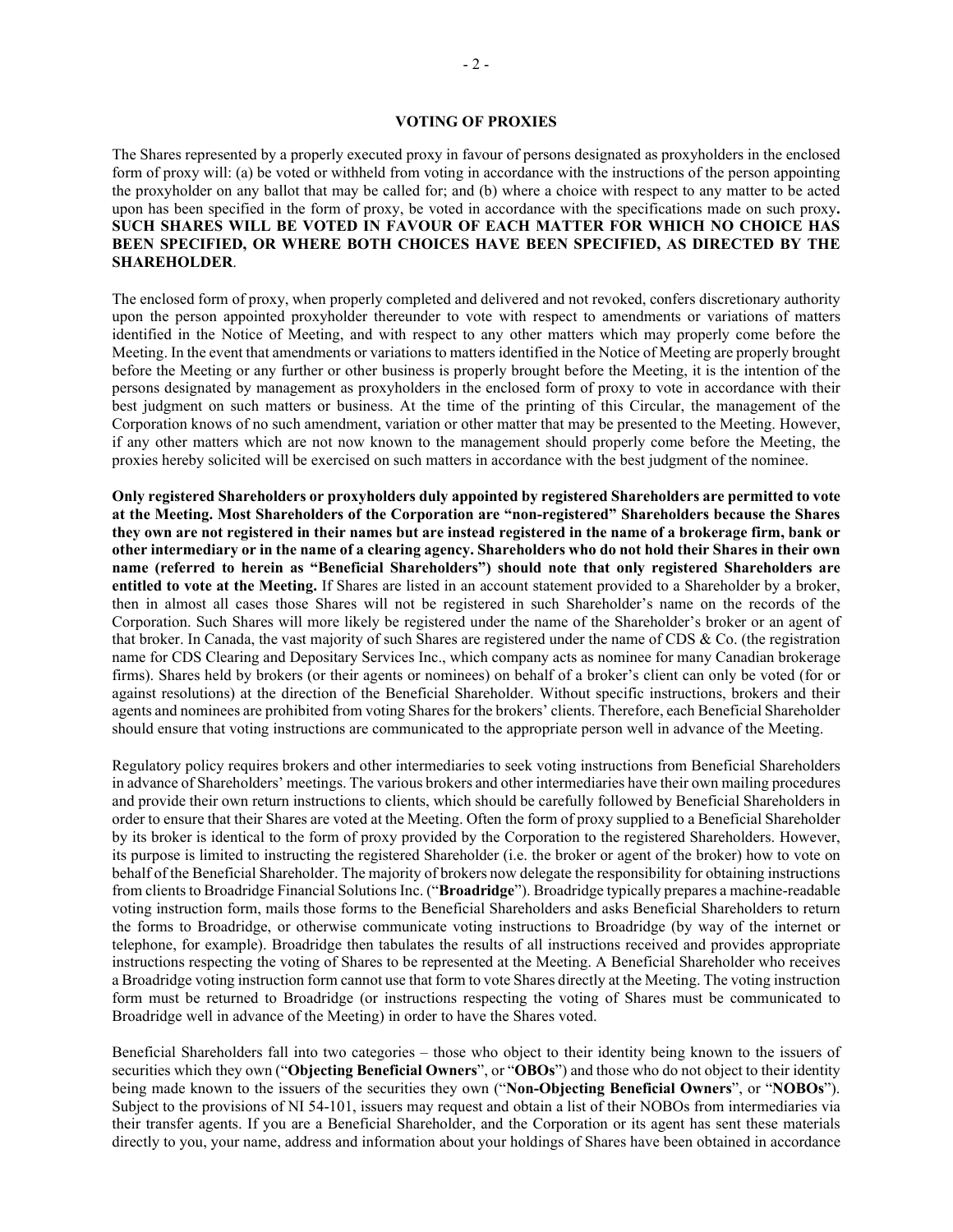with applicable securities regulatory requirements from the intermediary holding the Shares on your behalf. The Corporation's OBOs can expect to be contacted by Broadridge or their broker or their broker's agents as set out above.

Although Beneficial Shareholders may not be recognized directly at the Meeting for the purposes of voting Shares registered in the name of their broker, a Beneficial Shareholder may attend the Meeting as proxyholder for the registered Shareholder and vote the Shares in that capacity. **Beneficial Shareholders who wish to attend the Meeting and indirectly vote their Shares as proxyholder for the registered Shareholder should enter their own names in the blank space on the proxy or voting instruction card provided to them and return the same to their broker (or the broker's agent) in accordance with the instructions provided by such broker.** 

All references to Shareholders in this Circular and the accompanying form of proxy and Notice of Meeting are to registered Shareholders unless specifically stated otherwise.

# <span id="page-7-0"></span>**INTEREST OF CERTAIN PERSONS IN MATTERS TO BE ACTED UPON**

Other than as disclosed elsewhere in this Circular, no other person who is, or at any time since the beginning of Fiscal 2020 (as defined below), was, a director or executive officer of Playgon, a proposed nominee for election as a director of Playgon, or an associate or affiliate of any such director, executive officer or proposed nominee, has any material interest, direct or indirect, by way of beneficial ownership or otherwise, in matters to be acted upon at the Meeting other than the election of directors.

# **VOTING SECURITIES AND PRINCIPAL HOLDERS OF VOTING SECURITIES**

# <span id="page-7-1"></span>**Voting Securities**

Our authorized share capital consists of an unlimited number of common shares without par value.

The Board has fixed August 13, 2021, as the record date (the "**Record Date**") for the determination of the persons entitled to receive notice of the Meeting. Only Shareholders of record at the close of business on the Record Date are entitled to receive notice of and to vote at the Meeting. Only such Shareholders, who either attend the virtual Meeting personally or duly complete, sign and deliver a form of proxy in the manner and subject to the provisions described herein, will be entitled to vote or to have their Shares voted at the Meeting or at any and all adjournments or postponements thereof.

Each Share you own as of the close of business on the Record Date entitles you to one vote on each of the matters to be acted upon at the Meeting, or any adjournment or postponement thereof. The Shares represent 100% of the aggregate voting rights attached to securities in Playgon.

As of the close of business on the Record Date, there were 213,233,719 Shares issued and outstanding.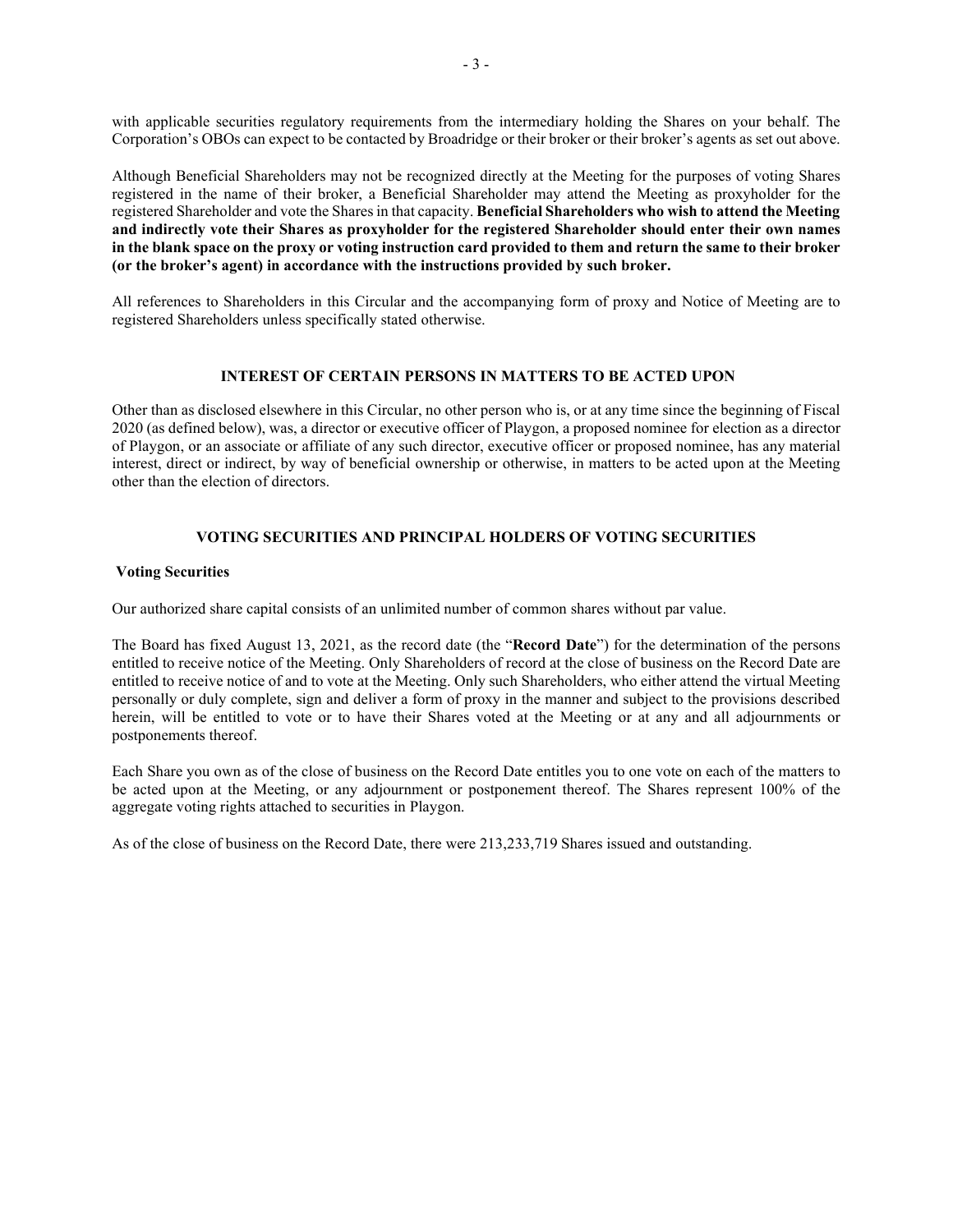# **Principal Holders of Shares**

The following table shows the names of the persons who, as of the Record Date, to our knowledge, beneficially own, control or direct, directly or indirectly voting securities carrying 10% or more of the voting rights attached to any class of our Shares. Such persons, collectively, directly or indirectly own or control approximately 26.53% of the Shares issued and outstanding as of the Record Date, and, as a result, will have a significant influence over us and our affairs.

| <b>Name of Shareholder</b> | Number of<br><b>Shares Owned</b> | Percentage of<br><b>Outstanding Shares</b> |
|----------------------------|----------------------------------|--------------------------------------------|
| Guido Ganschow             | $28,582,277^{(1)}$               | 13.40%                                     |
| Kathleen Ann Crook         | 28,000,000                       | $13.13\%$                                  |

**Notes:** 

(1) Includes 20,671,827 Shares held by Virtuasol Software Inc., a private corporation owned by Mr. Ganschow.

# <span id="page-8-0"></span>**MATTERS TO BE ACTED UPON AT THE MEETING**

#### **Purpose of the Meeting**

Playgon will address four items at the Meeting:

- (a) to receive the audited consolidated financial statements of Playgon for the financial year ended December 31, 2020, together with the report of the auditor thereon;
- (b) to elect the directors of Playgon for the ensuing year;
- (c) to appoint D&H Group LLP as the auditor of Playgon for the ensuing year and to authorize the directors of Playgon to fix the remuneration of such auditor;
- (d) to consider and, if deemed advisable, to pass, with or without variation, an ordinary resolution providing the required annual approval of the Corporation's 10% "rolling" stock option plan; and
- (e) to transact such other business as may properly be brought before the Meeting.

As of the date of this Circular, management of Playgon is not aware of any changes to these items and does not expect any other items to be brought forward at the Meeting. If there are changes or new items, you or your proxyholder can vote your Shares on these items as you, he or she sees fit.

#### **Receiving the Financial Statements**

The audited consolidated financial statements of Playgon for the financial year ended December 31, 2020 ("**Fiscal 2020**"), together with the report of the auditor thereon, will be presented at the Meeting. These financial statements, together with management's discussion and analysis thereon, are also available under Playgon's profile on SEDAR www.sedar.com and on the internet at www.playgon.com.

#### <span id="page-8-1"></span>**Election of Directors**

#### *General*

The Board of Directors (the "**Board**") of the Corporation presently consists of six (6) directors and it is intended to determine the number of directors at six (6) and to elect six (6) directors for the ensuing year.

The term of office of each of the present directors expires at the Meeting. The persons named below will be presented for election at the Meeting as management's nominees. Management does not contemplate that any of these nominees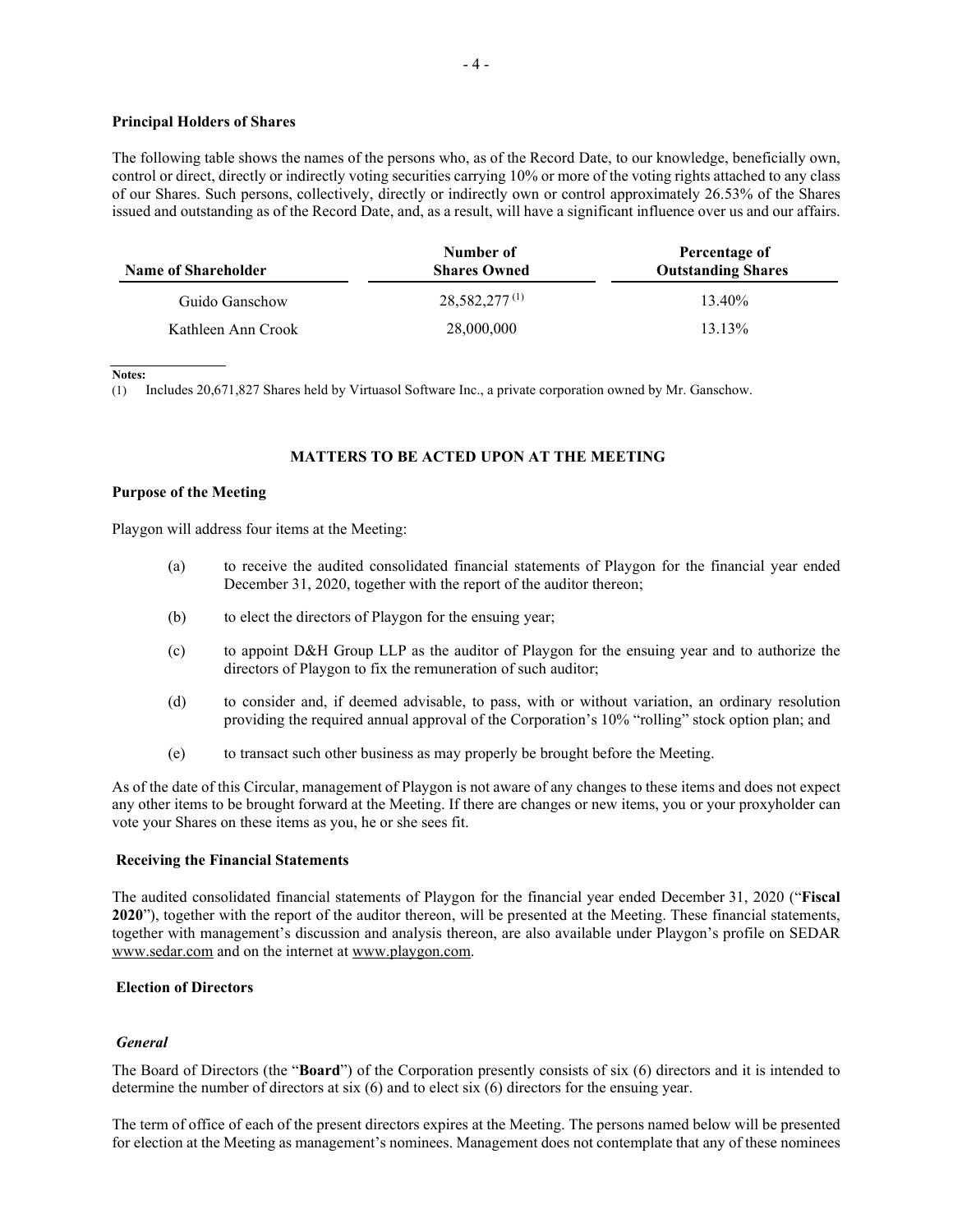will be unable to serve as a director. Each director elected will hold office until the next annual general meeting of the Corporation or until his successor is elected or appointed, unless his office is earlier vacated in accordance with the Articles of the Corporation or within the provisions of the Business Corporations Act (British Columbia).

The following table sets out the names of the proposed nominees for election as directors, the country in which each is ordinarily resident, all offices of the Corporation now held by each of them, if any, their principal occupations, or employments during the past five years if such nominee is not presently an elected director, the period of time each has been a director of the Corporation, and the number of Shares of the Corporation beneficially owned by each, directly or indirectly, or over which control or direction is exercised, as at the date hereof:



**Darcy Krogh** British Columbia, Canada

Director Since: March 2016

Non-Independent

# **Board/Committee Membership**

Board Member

# **Principal Occupation**

# *President, Chief Executive Officer and Director of Playgon*

Mr. Krogh has been involved in iGaming in various capacities for the past twenty-two years. In 1999, he co-founded Chartwell Technology, a publicly traded technology company specializing in the development of games, gaming systems, and entertainment content for the Online Gaming industry. He served as a Director and Vice President of Business Development until July 2011 and facilitated the merger between Chartwell Technology and Amaya Gaming Group. Post-merger, he continued his role in Business Development with Amaya Gaming Group until July 2015 where he assisted Amaya Gaming Group with the divestiture of its B2B asset portfolio to NYX Gaming. Mr. Krogh aided that transition to NYX Gaming until April 2016 when he exited to start up Playgon (formally Global Daily Fantasy Sports) as President and CEO.

# **Current Public Board Memberships (other than Playgon)**

**- Shares Held:** 6,466,397 **(1)**



**Guido Ganschow** British Columbia, Canada

Director Since: June 2020

Non-Independent

# **Board/Committee Membership** Board Member

# **Principal Occupation**

# *President, Playgon Interactive Inc. and Director of Playgon*

Mr. Ganschow has over twelve years of experience in creating real-time Live-Dealer technology and platforms and was the Co-Founder and Creative Director for a Macau based Casino Consortium. Between 2008 and 2014, Guido successfully created and established Live Dealer platform businesses in Asia and Europe, and executed commercial partnerships, sales, and integration of the Live-Dealer solution with major global gaming brands including Ho Gaming Group, Chartwell Technology and Amaya Gaming Group. He is the founder and President of our subsidiary Playgon Interactive Inc. a Canadian iGaming venture he started in 2014 with a focus on innovating Live-Dealer gaming and technology and is the creative force behind its real-time social and real money iGaming Live Dealer products.

# **Current Public Board Memberships (other than Playgon)**

**- Shares Held:** 28,582,277 **(2)**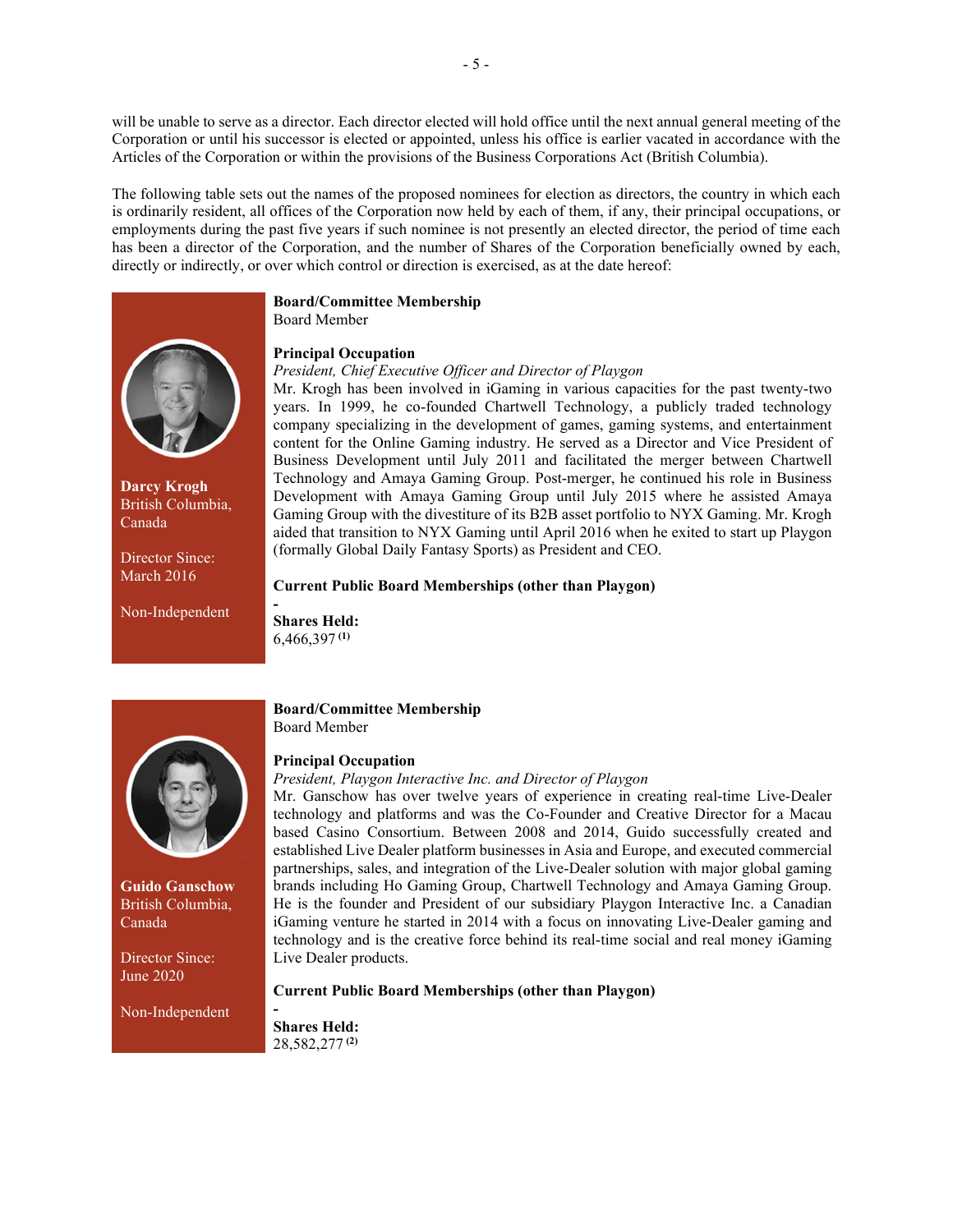

**James Penturn** London, United Kingdom

Director Since: March 2017

Non-Independent

#### **Board/Committee Membership**

Board Member Audit Committee Compensation Committee

# **Principal Occupation**

# *Executive Chairman and Director of Playgon*

Mr Penturn has decades of experience providing strategic advice and leadership to management teams of knowledge-based businesses to successfully market and sell their services, to structure and syndicate investments, and to raise equity and debt instruments. Mr. Penturn is the managing director of Penturn & Company Ltd in the United Kingdom, a strategic advisory consulting firm and he is the President of SpectraLegal Limited in the United Kingdom, a specialist provider of funding solutions for law firms. He is also a member of the strategic advisory committee of Generation Three Family Partners, an international multifamily office that he co-founded. He has been a director of several Canadian publicly listed companies where he sat on executive, audit, governance and compensation committees. As well as having a BA (with Honours) from the University of Toronto, Mr. Penturn has over 40 years' experience in merchant banking, real property and strategic advisory services as both a principal and agent.

#### **Current Public Board Memberships (other than Playgon)**

**- Shares Held:** 2,550,525 **(3)**



**Michele (Mike) Marrandino** British Columbia, Canada

Director Since: March 2014

Independent

# **Board/Committee Membership**

Board Member Audit Committee Compensation Committee

# **Principal Occupation**

#### *Consultant*

Mr. Marrandino is an experienced C-level business consultant with a demonstrated history of over 30 years working in the management consulting industry with both private and public companies. Mr. Marrandino is skilled in business planning, corporate development, mergers & acquisitions and start-ups. He has experience in advising, assisting and investing in both entrepreneurial start-ups and junior public companies within a variety of industries including technology, social media, Internet, oil and gas, tourism & hospitality and not-for-profit. Mr. Marrandino's consulting work includes team building, best practice research, business plan evaluation, feasibility and market research, equity and debt fund raising, strategic communications planning, and stakeholder relations. Strong entrepreneurship professional with a Mechanical & Industrial Engineer Technologist focus from British Columbia Institute of Technology.

# **Current Public Board Memberships (other than Playgon)**

Marble Financial Inc. (CSE: MRBL) **Shares Held:** 2,583,625 **(4)**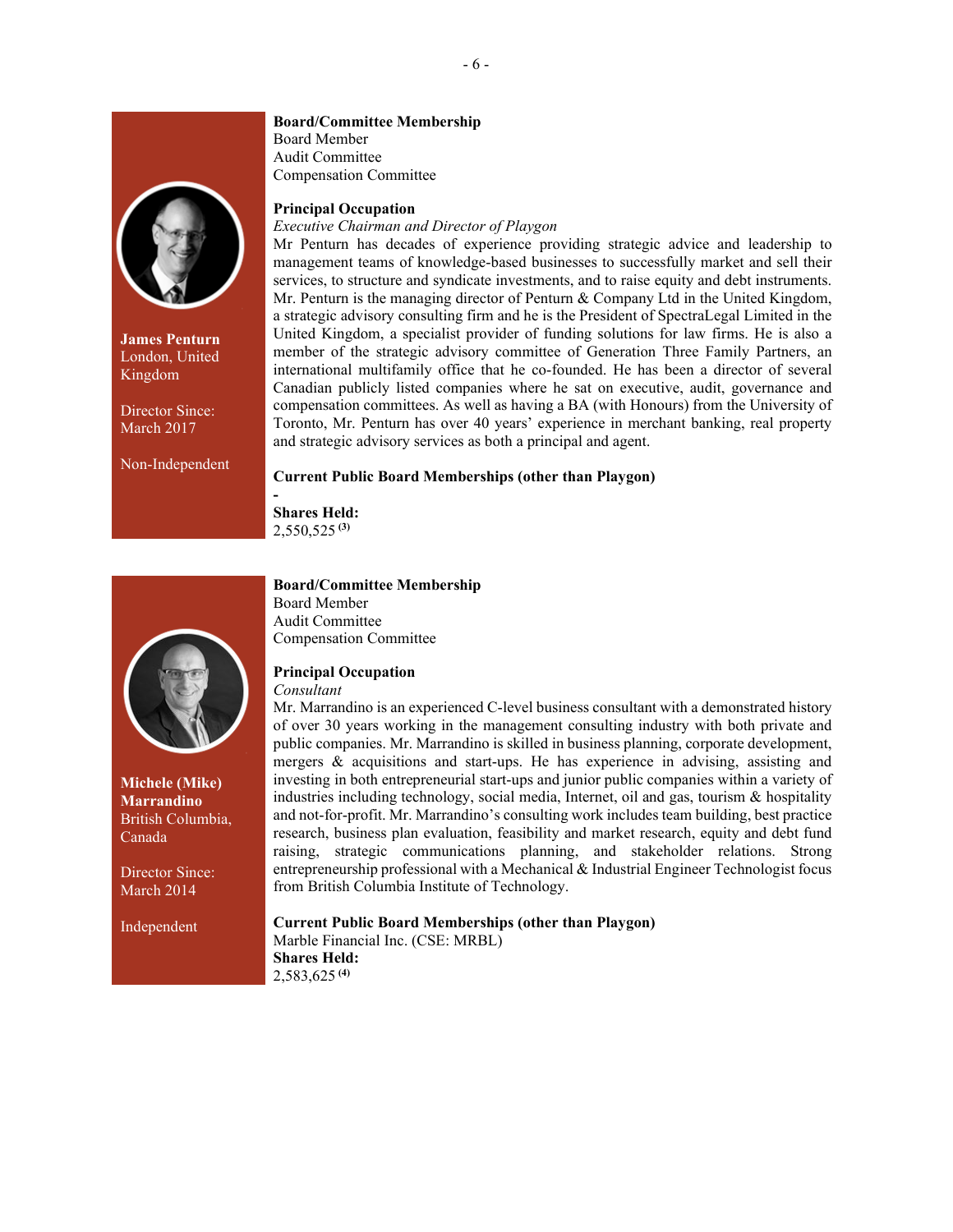# **Board/Committee Membership** Board Member

# **Principal Occupation**

# *Consultant*

Mr. Scott has over 19 years' experience in the regulated gaming industry. He currently works as an advisor and consultant in the international gaming industry with a focus on lottery and online gaming. In the role as advisor and consultant, Mr. Scott provides strategic advice, mentoring and contacts to both operators and technical providers in the gaming industry. Mr. Scott is also a Non-Executive Director of Ithuba, the operator of the South African National Lottery.

Mr. Scott left GTECH (now called IGT) in 2013 after a total of 15 years at the company. His last role was as Vice President and Commercial Director at GTECH G2 responsible for interactive gaming revenue for both the WLA and commercial gaming markets.

Prior to taking on this role, Mr. Scott was Vice President of Corporate Development. In this role, he was involved in the development of the company's Internet Gaming Strategy and the identification and execution of acquisitions. In this role, Mr. Scott was directly involved in the acquisition of Finsoft, Boss Media and St Minver.

Mr. Scott holds a Bachelor of Commerce (Honours) from the University of Witwatersrand in Johannesburg. He is also a member of the Chartered Accountants of South Africa qualifying whilst working for Arthur Andersen in Johannesburg and London. Mr. Scott is also a trustee of an Africa focused charity, Education Africa.

**Current Public Board Memberships (other than Playgon)**

**Shares Held:** 184,000

**-**

**Jason Meretsky** Ontario, Canada

Director Since: March 2019

Independent

# **Board/Committee Membership**

Board Member Audit Committee Compensation Committee

# **Principal Occupation**

# *Business Lawyer*

Mr. Meretsky is a business lawyer with over 25 years of M&A transactional and operational experience for private and public companies. Since 2009, Mr. Meretsky has practiced corporate and securities law at his own firm, Meretsky Law Firm, principally focussed on capitalizing and structuring earlier stage companies. Prior thereto, Mr. Meretsky participated in various other entrepreneurial pursuits, including serving as Executive Vice President, Corporate Development of an online media company (2008- 2009) and Vice President and General Counsel of a public enterprise technology company (2004-2008). Prior thereto, Mr. Meretsky practiced corporate and securities law as a partner with a Toronto based full-service law firm. Mr. Meretsky completed the Joint J.D./M.B.A. Program from the Schulich School of Business at York University and from Osgoode Hall Law School and is a member in good standing of the Law Society of Ontario.

# **Current Public Board Memberships (other than Playgon)**

**- Shares Held:** 560,000



**William Scott** London, United Kingdom

Director Since: June 2018

Independent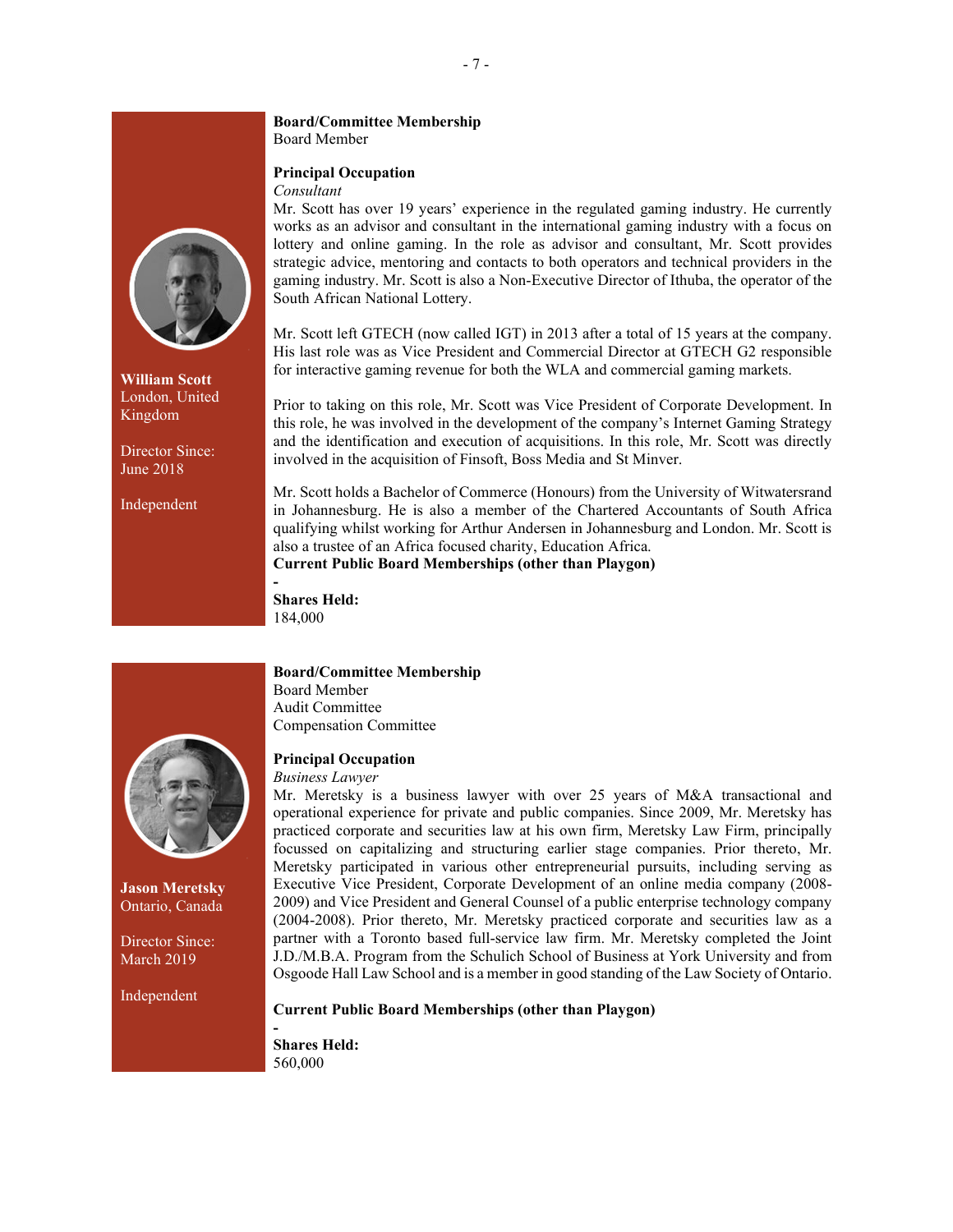Notes:

- (2) Includes 20,671,827 Shares held by Virtuasol Software Inc.,a private corporation owned by Mr. Ganschow.
- (3) Includes 1,500,000 Shares held by John Penturn & Son Limited, a private corporation related to Mr. Penturn.

#### **Director Ownership**

As at the Record Date, our six proposed directors collectively, directly or indirectly, own or control approximately 19.2% of the issued and outstanding Shares.

#### **Cease Trade Orders and Bankruptcies**

No nominee director is as of the date hereof or has been within 10 years before the date hereof a director, chief executive officer or chief financial officer of any company (including the Corporation) that is or has been the subject of a cease trade order or other similar order (including a management cease trade order) or an order that denied the relevant company access to any exemption under securities legislation, in each case that was in effect for a period of more than 30 consecutive days and that was issued either (i) while the nominee director was acting in that capacity, or (ii) after the nominee director ceased to be a director, chief executive officer or chief financial officer of such company but that resulted from an event that occurred while the nominee director was acting in such capacity.

No nominee director is as of the date hereof or has been within 10 years before the date hereof a director or executive officer of any company (including the Corporation) that, while the nominee director was acting in that capacity or within a year of him or her ceasing to act in that capacity, became bankrupt, made a proposal under any legislation relating to bankruptcy or insolvency or was subject to or instituted any proceedings, arrangement or compromise with creditors or had a receiver, receiver manager or trustee appointed to hold its assets.

# **Penalties or Sanctions**

No nominee director has been subject to (i) any penalties or sanctions imposed by a court relating to securities legislation or by a securities regulatory authority or has entered into a settlement agreement with a securities regulatory authority, or (ii) any other penalties or sanctions imposed by a court or regulatory body that would likely be considered important to a reasonable investor in making an investment decision or to a reasonable securityholder in deciding whether to vote for a nominee for a position of a director.

By filling in the accompanying form of proxy, Shareholders may vote for all Directors or choose to withhold their vote from some or all of the Directors proposed for election.

The Board of Directors recommends that Shareholders vote **FOR** the election of each of the seven proposed nominees whose names are set out in the "Election of Directors" section of this Circular.

**Unless otherwise directed, the persons named in the enclosed form of proxy intend to vote FOR the election, as Directors, of each of the seven proposed nominees whose names are set out in the "Election of Directors" section of this Circular**

#### **Appointment of Auditor**

The auditor of Playgon is D&H Group LLP ("**D&H**"), located in Vancouver, British Columbia. D&H has been the auditor of Playgon since March 6, 2007. At the Meeting, Shareholders will be asked to approve the appointment of D&H as the auditor of Playgon and its subsidiaries for the ensuing year and to authorize the Board to fix the remuneration of the auditor.

To be effective, the appointment of D&H and the authorization for the Board to fix the auditor's remuneration must be approved by at least a majority of the votes case by the Shareholders.

<sup>(1)</sup> Includes 376,147 Shares held by 656045 Alberta Limited and 55,000 Shares held by Qwest Holdings Inc., private corporations related to Mr. Krogh.

<sup>(4)</sup> Includes 500,000 Shares held by 1005298 BC Ltd., 200,000 Shares held by Marrandino Holdings Inc., 369,000 Shares held by Pacific West Mercantile Corp and 75,875 Shares held by Pacific West Ventures Inc., private corporations related to Mr. Marrandino.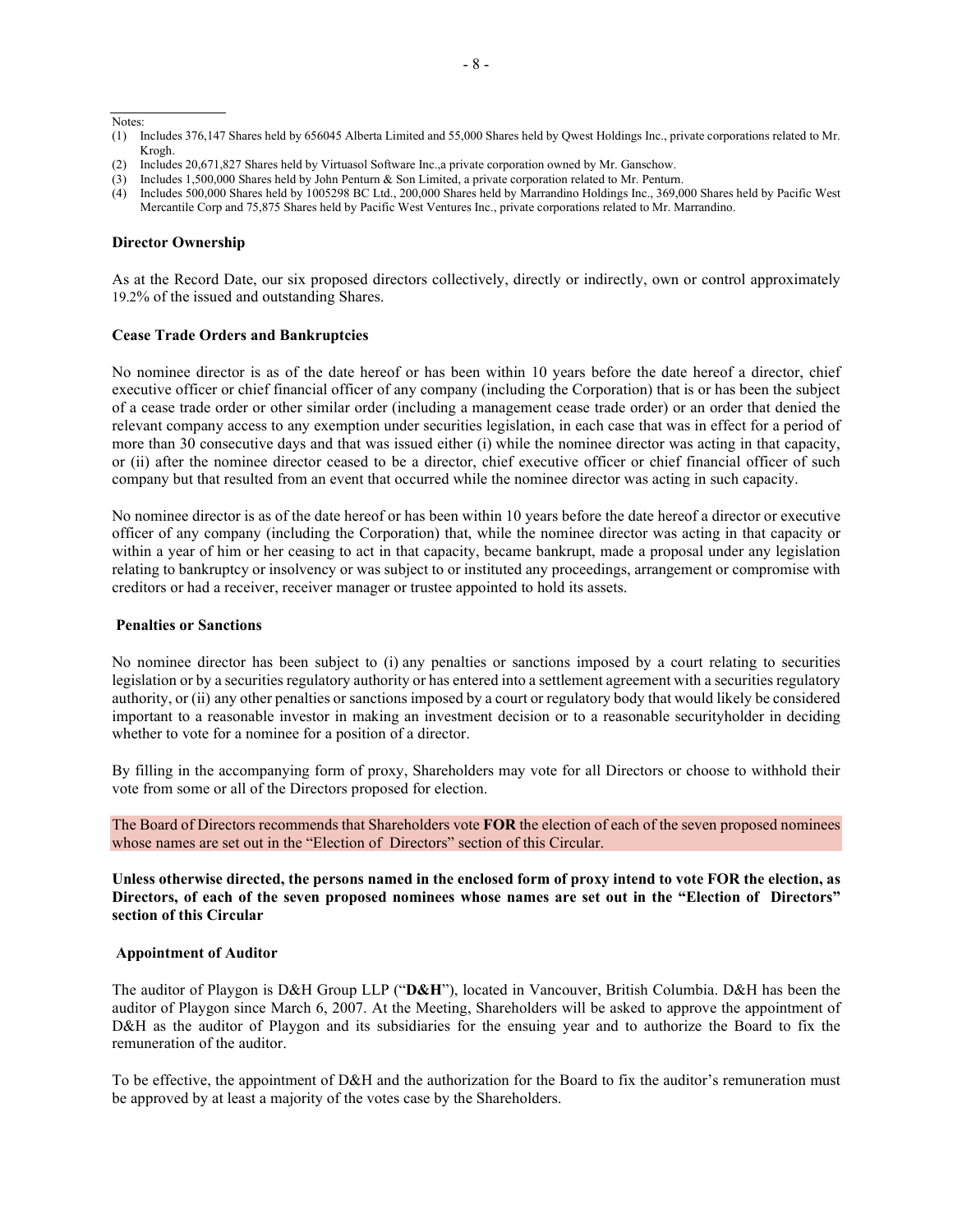The Board of Directors, on the advice of the Audit Committee, recommends that Shareholders vote **FOR** D&H Group LLP, to be reappointed as independent auditor of the Corporation at a remuneration and term of engagement to be fixed by the Directors of the Corporation.

**Unless otherwise expressly directed to the contrary in the form of proxy, the persons named in the Form(s) of Proxy intend to cast the votes to which the Shares represented by such proxy are entitled FOR appointing D&H as the auditor of Playgon and its subsidiaries for the ensuing year and to authorize the Board to fix the remuneration of the auditor.** 

# **Ratification of Stock Option Plan**

In July 2004, the Corporation established a 10% "rolling" stock option plan (the "**Option Plan**") whereby the maximum number of Shares that may be reserved for issuance pursuant to such plan will not exceed 10% of the issued Shares of the Corporation at the time of the stock option grant. In 2014, the Option Plan was amended and reinstated to bring it current with the policies of the TSX Venture Exchange (the "**TSXV**"). The purpose of the Option Plan is to provide the Corporation with a share-related mechanism to attract, retain and motivate qualified directors, officers, employees and other service providers, in order to reward directors, officers, employees and other service providers for their contribution toward the long-term goals of the Corporation and to enable and encourage such individuals to acquire Shares of the Corporation as long-term investments. For a summary of the Stock Option Plan, please see "Statement of Executive Compensation – Stock Option Plan". A copy of the Option Plan is available upon request from the Corporation at the Corporation's head office at Suite 1500, 675 West Hastings Street, Vancouver, British Columbia.

Pursuant to TSXV policies, a TSXV-listed issuer is required to obtain the approval of its shareholders for a "rolling" stock option plan at each annual meeting of shareholders. Accordingly, at the Meeting, Shareholders will be asked to approve an ordinary resolution to approve the Option Plan for the ensuing year (the "**Option Plan Resolution**"), which, to be effective, pursuant to TSXV policies, must be passed by not less than a majority of the votes cast by disinterested Shareholders at the Meeting.

The text of the Option Plan Resolution is as follows:

# "**BE IT HEREBY RESOLVED** that:

- 1. the stock option plan of the Corporation, as described in the Management Information Circular of the Corporation dated September 10, 2021, be and the same is hereby ratified, confirmed and approved as the stock option plan of the Corporation;
- 2. any director or officer be and is hereby authorized to amend the stock option plan of the Corporation should such amendments be required by applicable regulatory authorities including, but not limited to, the TSX Venture Exchange; and
- 3. any one director or officer of the Corporation be and is hereby authorized and directed to do all such things and to execute and deliver all documents and instruments as may be necessary or desirable to carry out the terms of this resolution."

**The Board recommends that Shareholders vote FOR the Option Plan Resolution. Unless the Shareholder has specifically instructed in the form of proxy or voting instruction form that the Shares represented by such proxy or voting instruction form are to be voted against the Stock Option Plan Resolution, the persons named in the proxy or voting instruction form will vote FOR the Stock Option Plan Resolution.**

# **Other Matters**

Management is not aware of any matters to be brought before the Meeting other than those set forth in the Notice of Meeting accompanying this Circular.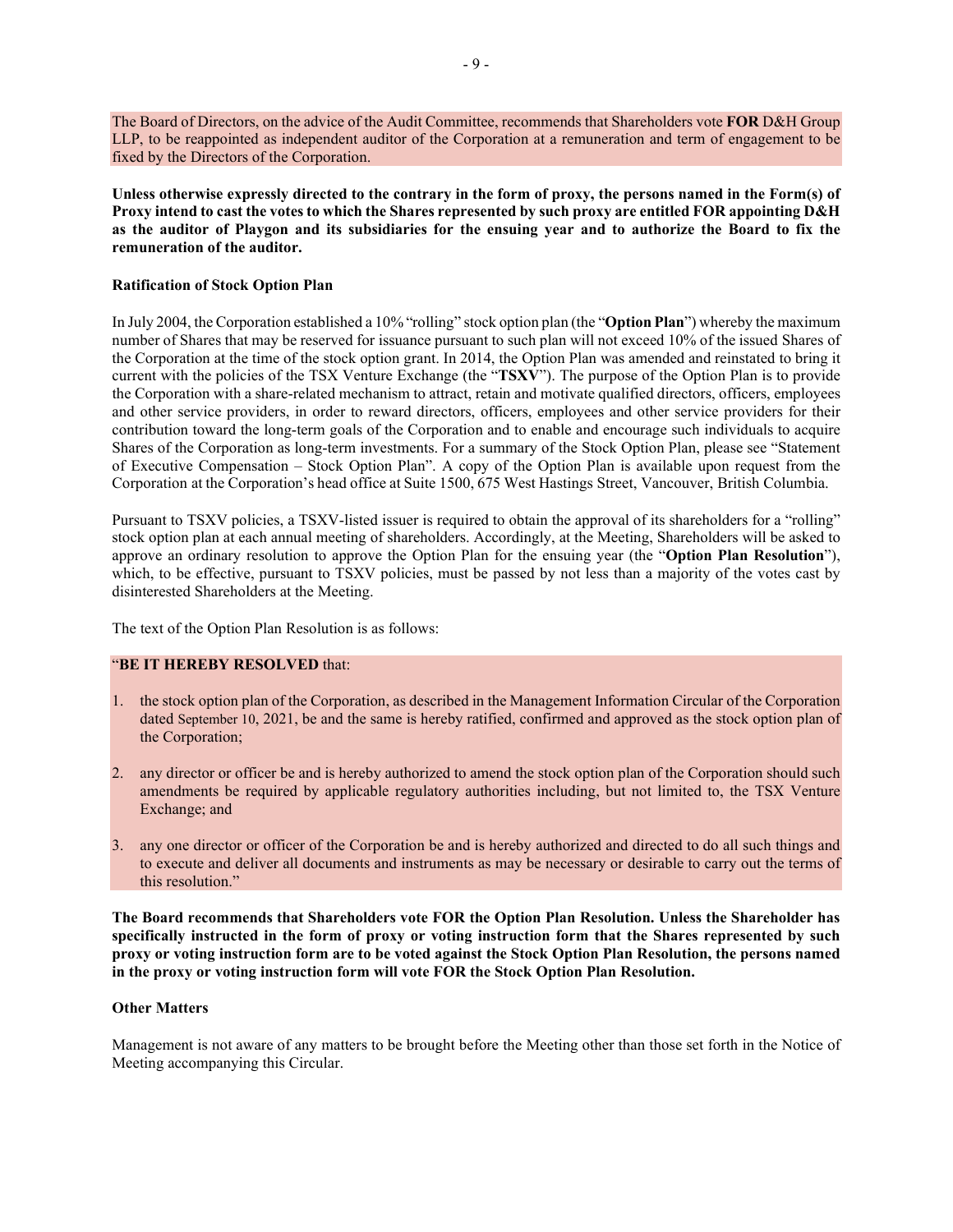# **EXECUTIVE COMPENSATION**

<span id="page-14-0"></span>For the purposes of this Statement of Executive Compensation, a "Named Executive Officer" or "NEO" of the Corporation means each of the following individuals:

- (a) the Corporation's chief executive officer (the "**CEO**"), including an individual performing functions similar to a CEO;
- (b) the Corporation's chief financial officer (the "**CFO**"), including an individual performing functions similar to a CFO;
- (c) the most highly compensated executive officer of the Corporation, and itssubsidiaries, other than the CEO and CFO, at the end of the most recently completed financial year whose total compensation was, individually, more than \$150,000, as determined in accordance with subsection 1.3(5) of Form 51–102F6V *Statement of Executive Compensation — Venture Issuers*, for that financial year; and
- (d) each individual who would be a Named Executive Officer under (c) but for the fact that the individual was not an executive officer of the Corporation and was not acting in a similar capacity, at the end of that financial year.

During the Corporation's fiscal year ended December 31, 2020, the following individuals were the Named Executive Officers of the Corporation:

- Darcy Krogh, President and CEO;
- Stephen Baker, COO;
- Paul Dever, Former CFO and Corporate Secretary. Mr. Dever resigned as CFO and Corporate Secretary of the Corporation on June 30, 2020; and
- Harry Nijjar, CFO.

# **Director and Named Executive Officer Compensation, Excluding Compensation Securities**

# *Table of Compensation Excluding Compensation Securities*

The following table provides a summary of compensation paid, payable, awarded, granted, given, or otherwise provided, directly or indirectly, by the Corporation or a subsidiary of the Corporation to each Named Executive Officer and director of the Corporation during the fiscal years ended December 31, 2020 and 2019: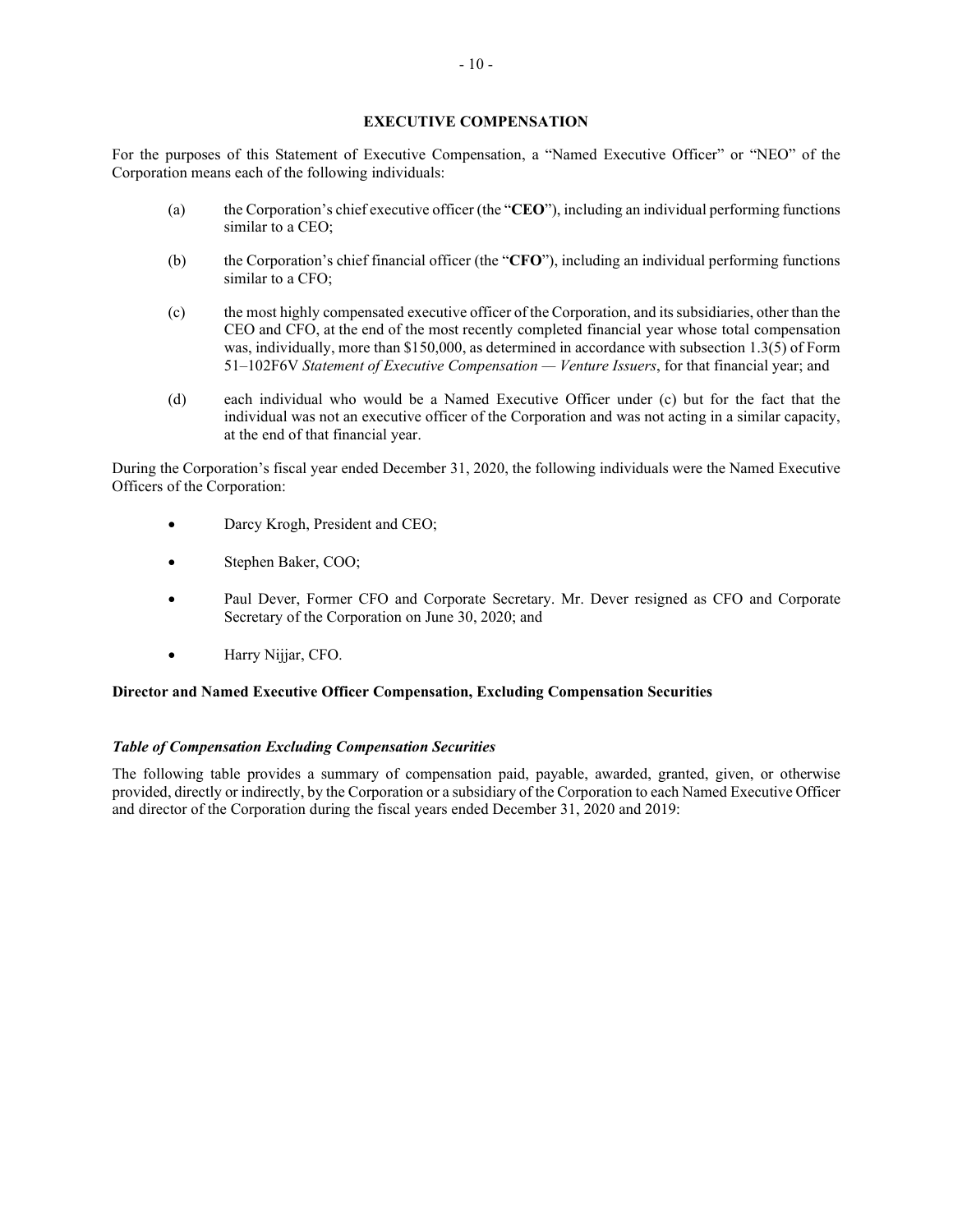| <b>Name and Position</b>                            | Year | <b>Salary, Consulting Fee, Retainer</b><br>or Commission (\$) | Bonus (\$)           | <b>Total Compensation</b><br>(S) |  |
|-----------------------------------------------------|------|---------------------------------------------------------------|----------------------|----------------------------------|--|
| <b>DARCY KROGH(1)</b>                               | 2020 | 120,000                                                       | 50,000               | 170,000                          |  |
| President, CEO and Director                         | 2019 | 120,000                                                       | Nil                  | 120,000                          |  |
| <b>PAUL DEVER<sup>(2)</sup></b>                     | 2020 | 78,319                                                        | Nil<br>Nil           | 78,319<br>$196,296^{(2)}$        |  |
| Former CFO and Corporate<br>Secretary               | 2019 | 196,296                                                       |                      |                                  |  |
| <b>HARRY NIJJAR(3)</b>                              | 2020 | 23,000                                                        | Nil                  | 23,000                           |  |
| Chief Financial Officer                             | 2019 | Nil                                                           | Nil                  | Nil                              |  |
| <b>STEPHEN BAKER</b>                                | 2020 | 20,000                                                        | Nil<br>Nil           | 20,000<br>Nil                    |  |
| Chief Operating Officer                             | 2019 | Nil                                                           |                      |                                  |  |
| <b>GUIDO GANSCHOW</b>                               | 2020 | 64,091                                                        | 40,000<br><b>Nil</b> | 104,901<br><b>Nil</b>            |  |
| President, Playgon<br>Interactive Inc. and Director | 2019 | <b>Nil</b>                                                    |                      |                                  |  |
| <b>JAMES PENTURN(4)</b>                             | 2020 | 60,000                                                        | 159,244              | 219,244                          |  |
| <b>Executive Chairman and</b><br>Director           | 2019 | 60,000                                                        | Nil                  | 60,000                           |  |
| <b>MICHELE (MIKE)</b><br><b>MARRANDINO(5)</b>       | 2020 | 22,000<br>14,400                                              | Nil<br>Nil           | 22,000<br>14,400                 |  |
| Director                                            | 2019 |                                                               |                      |                                  |  |
| <b>WILLIAM SCOTT</b>                                | 2020 | 22,000                                                        | Nil<br>Nil           | 22,000                           |  |
| Director                                            | 2019 | 14,400                                                        |                      | 14,400                           |  |
| <b>JASON MERETSKY</b> <sup>(6)</sup>                | 2020 | 22,000                                                        | Nil                  | 22,000                           |  |
| Director                                            | 2019 | 12,000                                                        | Nil                  | 12,000                           |  |

Notes:

#### **Stock Options and Other Compensation Securities**

Below is a table of compensation securities granted by the Corporation to the NEOs and directors of the Corporation for the financial year ended December 31, 2020.

<sup>(1)</sup> Of this amount, Mr. Krogh received \$120,000 in his capacity as President and CEO of the Corporation and no compensation in his capacity as a director, which amounts were paid or are owing to Qwest Capital Inc. ("**Qwest**"), a management company owned by Mr. Krogh. See ["Employment, Consulting and Management Agreements"](#page-18-0).

<sup>(2)</sup> Mr. Dever resigned as CFO and Corporate Secretary on June 30, 2020. These amounts were paid or are owing to Devkey Consulting Limited ("**Devkey**"), a consulting company owned by Mr. Dever. See ["Employment, Consulting and Management Agreements"](#page-18-0).

<sup>(3)</sup> These amounts were paid or are owing to Malaspina Consultants Inc. ("**Malaspina**"), a consulting company with which Mr. Nijjar is a managing director.

<sup>(4)</sup> These amounts were paid or are owing to Penturn & Company Ltd. ("**Penturn & Company**"), a consulting company controlled by Mr. Penturn. See ["Employment, Consulting and Management Agreements"](#page-18-0).

<sup>(5)</sup> These amounts were paid or are owing to Pacific West Mercantile Corp. ("**Pacific West**"), a company controlled by Mike Marrandino.

<sup>(6)</sup> These amounts were paid or are owing to Magnolia Diversified Inc. ("**Magnolia**") a company controlled by Jason Meretsky.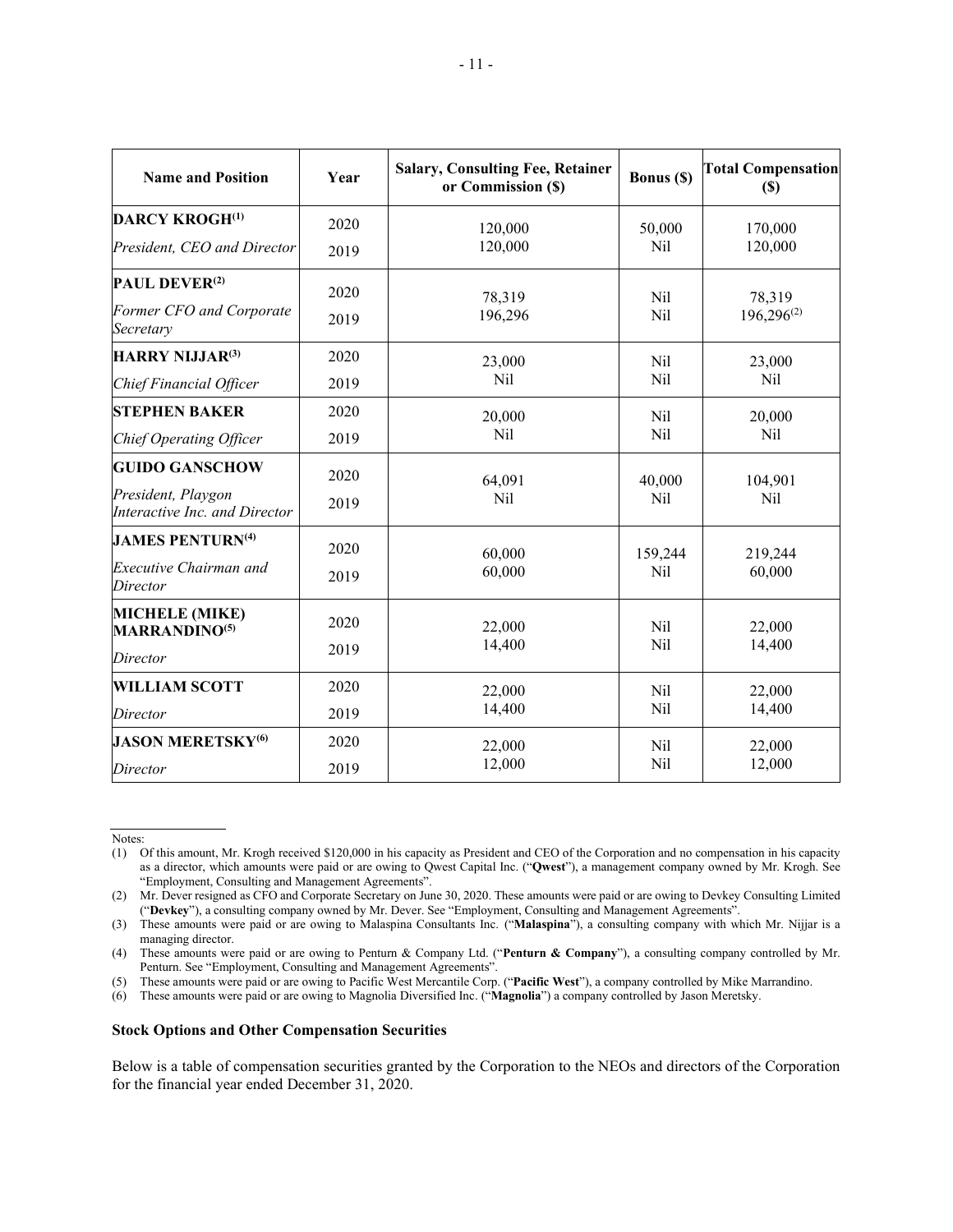| Name and<br><b>Position</b>                                                               | Type of<br>security  | Number of<br>compensation compensation<br>securities | Date of<br>issue or<br>grant | Issue,<br>conversion<br>or exercise<br>price<br>$(\$)$ | <b>Closing price Closing price</b><br>underlying<br>security on<br>date of grant<br>$(\$)$ | of security or of security or<br>underlying<br>security at<br>year end<br>$(\$)$ | <b>Expiry</b><br>Date |
|-------------------------------------------------------------------------------------------|----------------------|------------------------------------------------------|------------------------------|--------------------------------------------------------|--------------------------------------------------------------------------------------------|----------------------------------------------------------------------------------|-----------------------|
| <b>DARCY KROGH</b><br>President and CEO<br>and Director                                   | <b>Stock Options</b> | 1,900,000                                            | June 30,<br>2020             | \$0.28                                                 | \$0.28                                                                                     | \$0.50                                                                           | June 30,<br>2025      |
| <b>HARRY</b><br>NIJJAR <sup>(1)</sup><br>Chief Financial<br>Officer                       | <b>Stock Options</b> | 100,000                                              | August 12,<br>2020           | \$0.385                                                | \$0.385                                                                                    | \$0.50                                                                           | August 12,<br>2025    |
| <b>STEPHEN</b><br><b>BAKER</b><br><b>Chief Operating</b><br><b>Officer</b>                | <b>Stock Options</b> | 2,000,000                                            | September<br>15, 2020        | \$0.365                                                | \$0.365                                                                                    | \$0.50                                                                           | September<br>15, 2025 |
| <b>GUIDO</b><br><b>GANSCHOW</b><br>President, Playgon<br>Interactive Inc.<br>and Director | <b>Stock Options</b> | 3,000,000                                            | June 30,<br>2020             | \$0.28                                                 | \$0.28                                                                                     | \$0.50                                                                           | June 30,<br>2025      |
| <b>JAMES</b><br><b>PENTURN</b><br>Chairman and<br>Director                                | <b>Stock Options</b> | 1,900,000                                            | June 30,<br>2020             | \$0.28                                                 | \$0.28                                                                                     | \$0.50                                                                           | June 30,<br>2025      |
| <b>MICHELE</b><br>(MIKE)<br><b>MARRANDINO</b><br>Director                                 | <b>Stock Options</b> | 650,000                                              | June 30,<br>2020             | \$0.28                                                 | \$0.28                                                                                     | \$0.50                                                                           | June 30,<br>2025      |
| <b>JASON</b><br><b>MERETSKY</b><br>Director                                               | <b>Stock Options</b> | 350,000                                              | June 30,<br>2020             | \$0.28                                                 | \$0.28                                                                                     | \$0.50                                                                           | June 30,<br>2025      |

Note:

- (1) Mr. Krogh held 2,300,000 stock options of the Corporation, of which 1,666,668 are vested and exercisable, entitling him to acquire, upon exercise 2,300,000 Shares.
- (2) Mr. Dever held 200,000 stock options of the Corporation entitling him to acquire, upon exercise 200,000 Shares. Mr. Dever resigned as CFO and Corporate Secretary of the Corporation on June 30, 2020, and his stock options expired 90 days following hisresignation.

<sup>(1)</sup> These options were granted to Malaspina as part of a consulting agreement between Malaspina and the Corporation.

As at December 31, 2020, the outstanding stock options held, directly or indirectly, by each director and Named Executive Officer are set out below. Each outstanding stock option of the Corporation entitles the holder thereof to acquire, upon exercise, one common share.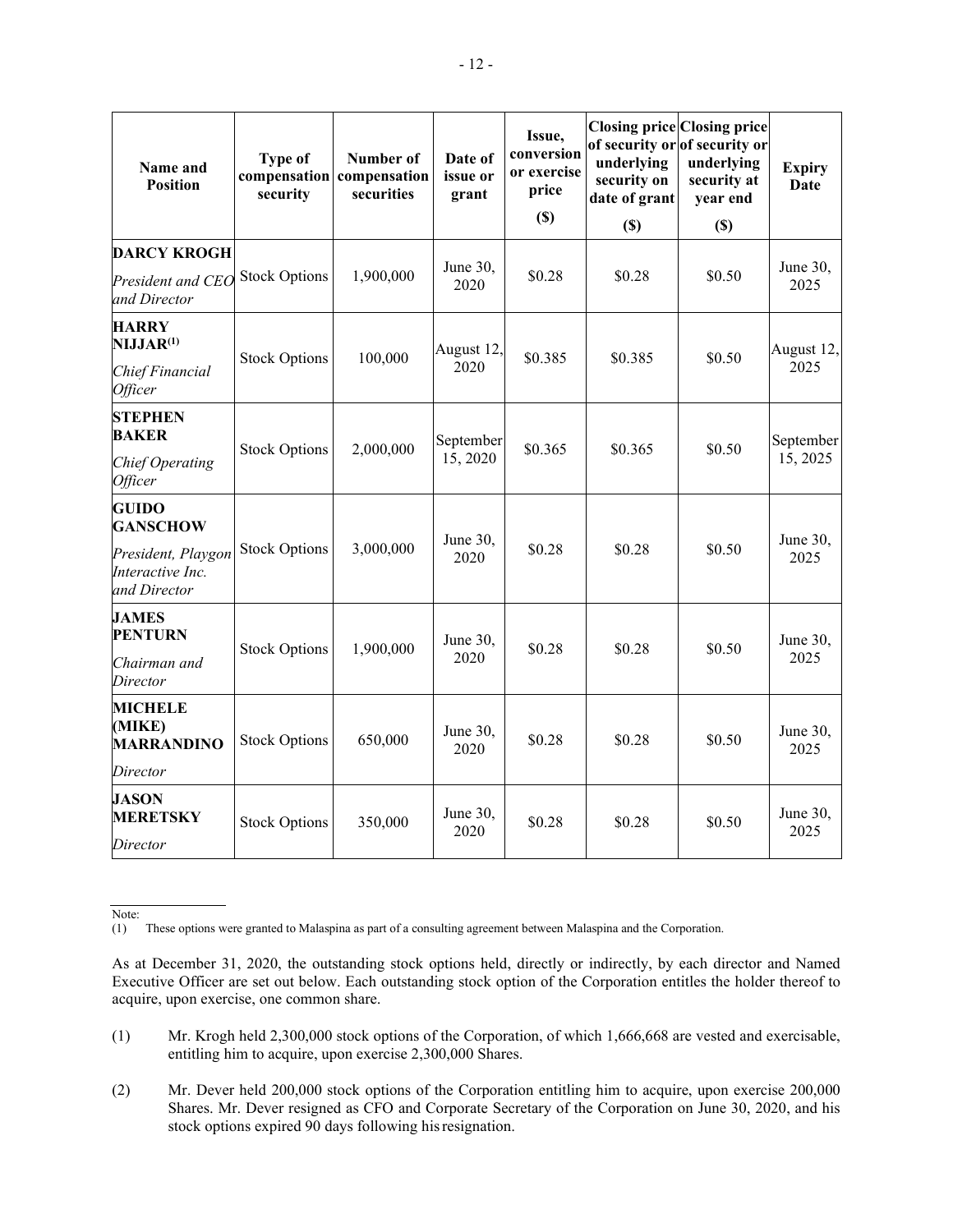- (3) Mr. Nijjar held 100,000 stock options of the Corporation, all of which are currently unvested, entitling him to acquire, upon exercise 100,000 Shares.
- (4) Mr. Baker held 2,000,000 stock options of the Corporation, all of which are currently unvested, entitling him to acquire, upon exercise 2,000,000 Shares.
- (5) Mr. Ganschow held 3,000,000 stock options of the Corporation, of which 2,000,000 are vested and exercisable, entitling him to acquire, upon exercise 3,000,000 Shares.
- (6) Mr. Penturn held 2,300,000 stock options of the Corporation, of which 1,666,668 are vested and exercisable, entitling him to acquire, upon exercise 2,300,000 Shares.
- (7) Mr. Marrandino held 800,000 stock options of the Corporation, of which 583,333 are vested and exercisable, entitling him to acquire, upon exercise 800,000 Shares.
- (8) Mr. Scott held 200,000 stock options of the Corporation, all fully vested, entitling him to acquire, upon exercise 200,000 Shares.
- (9) Mr. Meretsky held 350,000 stock options of the Corporation, of which 233,334 are vested and exercisable, entitling him to acquire, upon exercise 233,334 Shares.

No compensation securities were exercised by the directors or Named Executive Officer during the fiscal year ended December 31, 2020.

# **Stock Option Plan**

The following information is intended to be a brief description of the Option Plan and is qualified in its entirety by the full text of the Option Plan. Capitalized terms used but not defined in this brief description are defined in the Option Plan.

- (1) To be eligible for the issuance of a stock option under the Option Plan an optionee must either be a director, employee (including an officer) or consultant of the Corporation or any subsidiary of the Corporation or a company owned by an employee, director or consultant at the time the option is granted. Options may be granted only to an individualor to a company that is owned by individuals eligible for an option grant.
- (2) The options granted pursuant to the Option Plan will be exercisable at a price which is not lower than the market value of the Corporation's Shares at the time the option is granted less any applicable discounts permitted by the applicable regulatory authorities. "Market Value" will be the closing trading price of the Corporation's Shares on the TSXV or such other principal stock exchange upon which the Shares are listed on the trading day immediately preceding the date of the grant of the option.
- (3) Options granted under the Option Plan will be granted for a term not to exceed ten years from the date of their grant. All options will terminate on the earlier of the expiry of their term and the date of termination of an Option Holder's employment, engagement or position with the Corporation if terminated for just cause or on such other bases as set out in the Option Plan, otherwise 90 days following termination of employment or cessation of the Option Holder's position with the Corporation.
- (4) The Corporation's Board may, at their discretion, impose vesting provisions on options granted under the Option Plan. Notwithstanding any vesting schedule to which options are subject, options shall cease to vest immediately if the employment or engagement of an Option Holder as an Employee or Consultant or the position of an Option Holder as a director or officer of the Corporation or a Subsidiary is terminated for any reason whatsoever. In such case, the Option Holder may only exercise such number of options that are vested as at the date of termination of such Option Holder's employment, engagement or appointment as a director or officer. Consistent with prior practices of the Board, upon (a) an Option Holder ceasing to be a director of the Corporation to make room for a new incoming director, all of the Option Holder's unvested options will automatically vest as of the Option Holder's resignation date. However, if the Option Holder ceases to be on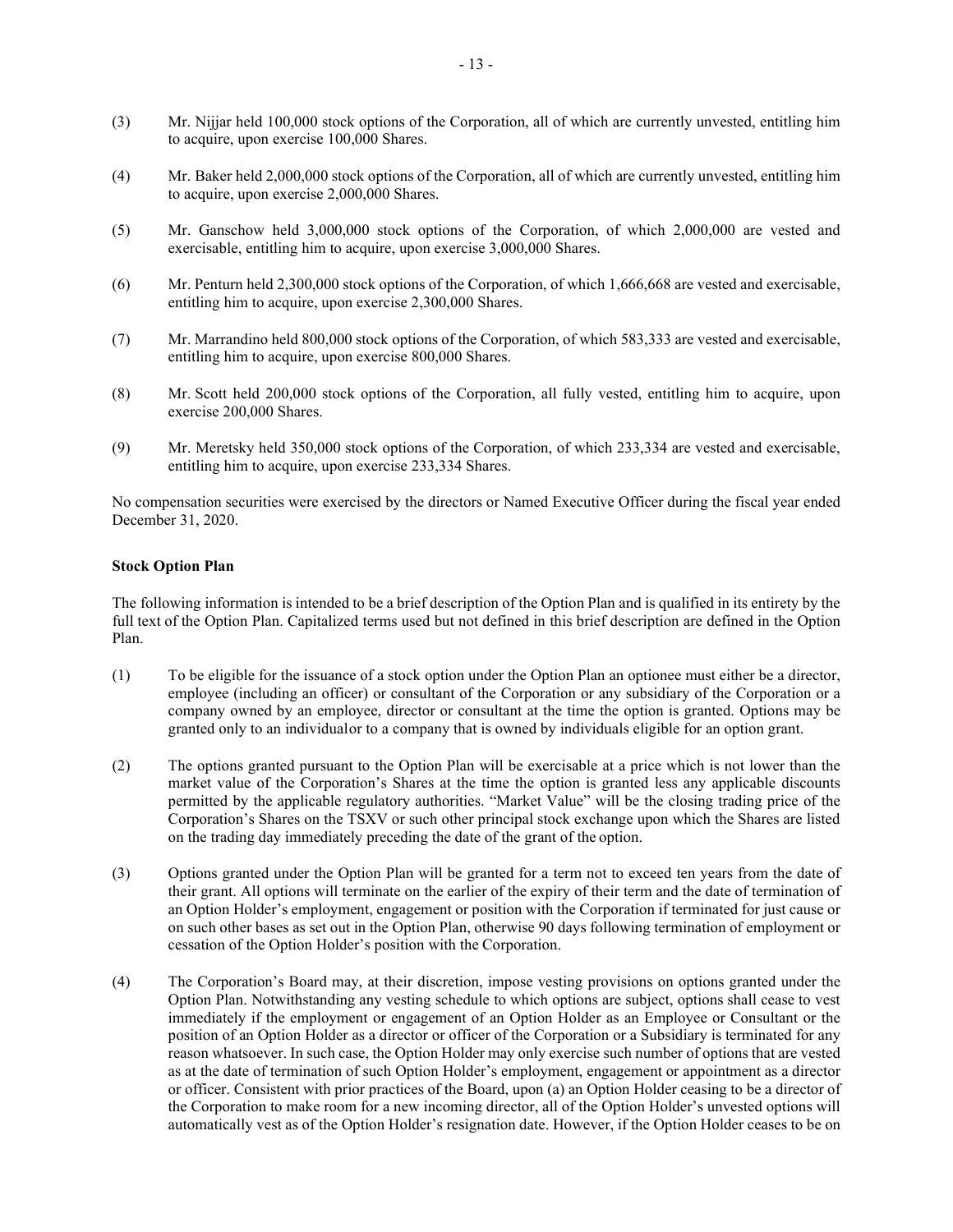the Board as a result of compliance reasons that prohibit the Corporation from securing a gaming licence in any jurisdiction a licence is applied for, all of the Option Holder's unvested options will not vest.

- (5) Options will also be non-assignable and non-transferable; provided that they will be exercisable by an Option Holder's legal heirs or personal representatives, subject to the expiry date of such option, for up to 12 months following the death or termination of an Option Holder due to disability, and up to 12 months following the death of an Option Holder terminated for disability within the previous 12 months.
- (6) The number of Shares of the Corporation reserved for issuance to any one person on a yearly basis cannot exceed 5% of the number of issued and outstanding Shares of the Corporation at the time of the grant of options, unless the Corporation has obtained disinterested shareholder approval as required by the TSXV. The aggregate number of options granted to employees or consultants engaged in investor relations activities must not exceed 2% of the outstanding issue in any 12-month period and such options must vest in stages over 12 months with no more than 25% of the options vesting in any three-month period.
- (7) In the event that the expiration date of options granted under the Option Plan falls in a period during which the Corporation has imposed a restriction on its directors, officers, employees and consultants from trading in securities of the Corporation, the expiry date of such options will be extended for a period of time ending on the tenth business day after the expiry of the Black-Out to provide such Option Holders with an extension to the right to exercise such options, so long as the expiry date does not exceed ten years from the date of grant of such options.
- (8) If a material alteration in the capital structure of the Corporation occurs as a result of a consolidation, subdivision, conversion, exchange, reclassification or otherwise, the Board shall make adjustments to the Option Plan and to the options then outstanding under it as the Board determines to be appropriate and equitable under the circumstances, unless the Board determines that it is not practicable or feasible to do so, in which event the options granted under the Option Plan will terminate as set forth above.
- (9) The Board may amend the terms of the Option Plan or the terms and conditions of any option thereafter to be granted, subject to approval of any stock exchange on which the Corporation is listed, provided that where such amendment relates to an existing option and it would materially decrease the rights or benefits accruing to an Option Holder or materially increase the obligations of an Option Holder, then, unless otherwise excepted out by a provision of the Option Plan, the Board must also obtain the written consent of the Option Holder in question to such amendment. If at the time the exercise price of an option is reduced the Option Holder is an insider of the Corporation, the insider must not exercise the option at the reduced exercise price until the reduction in exercise price has been approved by the disinterested Shareholders of the Corporation.

<span id="page-18-0"></span>The Option Plan was last ratified, confirmed and approved by the Shareholders at the Corporation's annual general meeting held on September 10, 2020. Pursuant to TSXV Policy 4.4—*Incentive Stock Options*, the Corporation must obtain shareholder approval for the Option Plan at the Meeting.

# **Employment, Consulting and Management Agreements**

# *The Krogh Agreement*

Effective April 1, 2016, the Corporation, Qwest. and Darcy Krogh entered into an agreement (the "**Krogh Agreement**") pursuant to which the Corporation engaged Qwest to provide the services of its principal, Darcy Krogh, to act as the President and CEO of the Corporation. The Corporation agreed to pay Qwest a consulting fee of \$10,000 per month plus applicable taxes and to reimburse Qwest for reasonable expenses incurred in connection with the provision of services under the Krogh Agreement. During Fiscal 2020, the Corporation paid \$170,000 (financial year ended December 31, 2019 ("**Fiscal 2019**")—\$120,000) to Qwest. For greater certainty, Mr. Krogh's bonus of \$50,000 accrued in Fiscal 2020 and will be paid by the Corporation to Qwest in the financial year ending December 31, 2021 ("**Fiscal 2021**"). See "Table of Compensation Excluding Compensation Securities".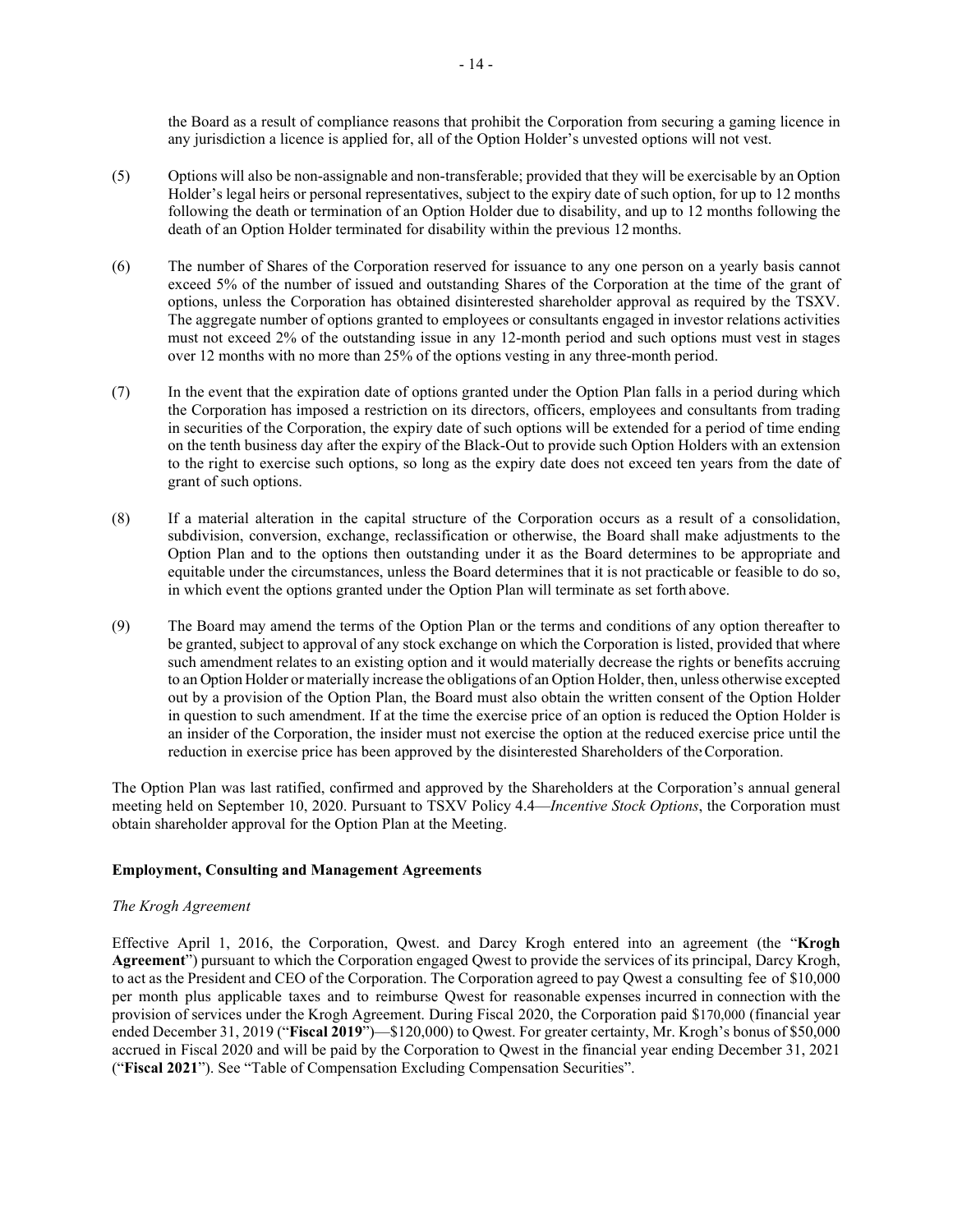#### *The Dever Agreement*

On September 1, 2017, the Corporation entered into an agreement with Paul Dever and Devkey Consulting Limited (the "**Dever Agreement**") pursuant to which Paul Dever agreed to act as the CFO of the Corporation. The Corporation paid Devkey Consulting Limited a consulting fee of 7,500 euros per month. During Fiscal 2020, the Corporation paid \$78,319 (Fiscal 2019—\$196,296) to Devkey Consulting Limited. See "Table of Compensation Excluding Compensation Securities". Mr. Dever resigned as CFO of the Corporation on June 30, 2020, and the Dever Agreement wasterminated.

# *The Penturn Agreement*

On March 1, 2017, the Corporation entered into an agreement with Penturn & Company pursuant to which Penturn & Company will provide services to the Chairman of the Board. The Corporation is currently paying Penturn & Company a fee of \$5,000 per month. During Fiscal 2020, the Corporation paid or accrued \$60,000 (Fiscal 2019— paid or accrued \$60,000) to Penturn & Company. For greater certainty, Penturn & Company's bonus of \$159,244 accrued in Fiscal 2020 and will be paid by the Corporation to Penturn & Company in Fiscal 2021. See "Table of Compensation Excluding Compensation Securities". Mr. Penturn's position changed during Fiscal 2020 and he currently serves as Executive Chairman of the Board.

# *The Ganschow Agreement*

On June 18, 2020 Playgon Interactive Inc. entered into an agreement with Guido Ganschow pursuant to which Mr. Ganschow agreed to act as the President of Playgon Interactive Inc.

If Mr. Ganschow's employment is terminated for cause at any time, he will only be entitled to the amount of his base salary and vacation pay earned up to the effective date of termination.

If Mr. Ganschow's employment is terminated without cause, he is entitled to written notice of three (3) months plus one (1) month for each full year of service, to a maximum of six (6) months' written notice, which may, at the sole option of Playgon Interactive Inc., be provided in a lump sum payment of base salary in lieu of notice. Payment of any amount greater than employment standards minimums are conditional to Mr. Ganschow executing a release in a form satisfactory to Playgon Interactive Inc. Mr. Ganschow is also entitled to base salary earned but not yet paid, less all applicable statutory deductions and reimbursement of travel and other expenses incurred prior to the date of termination and health benefits continuation, to the extent permitted by carriers, for the period of notice.

During Fiscal 2020, the Corporation paid \$104,901 to Mr. Ganschow. For greater certainty, Mr. Ganschow's bonus of \$40,000 accrued in Fiscal 2020 and will be paid by the Corporation to Mr. Ganschow in Fiscal 2021. See "Table of Compensation Excluding Compensation Securities".

# *The Malaspina Agreement*

On August 1, 2020, the Corporation entered into an agreement with Malaspina pursuant to which Harry Nijjar, a managing director with Malaspina, agreed to act as the CFO of the Corporation. During Fiscal 2020, the Corporation paid \$23,000 to Malaspina. See "Table of Compensation Excluding Compensation Securities".

# *The Baker Agreement*

On September 10, 2020, the Corporation entered into an agreement with Stephen Baker pursuant to which Mr. Baker agreed to act as the Chief Operating Officer of the Corporation.

If Mr. Baker's employment is terminated for cause at any time, he will only be entitled to the amount of his base salary and vacation pay earned up to the effective date of termination.

If Mr. Baker's employment is terminated without cause, he is entitled to written notice of six (6) months from the Corporation, which may, at the sole option of the Corporation, be provided in a lump sum payment of base salary in lieu of notice. Such payment will also include accrued and unpaid bonuses, which are conditional to Mr. Baker executing a release in a form satisfactory to the Corporation. Mr. Baker is also entitled to base salary earned but not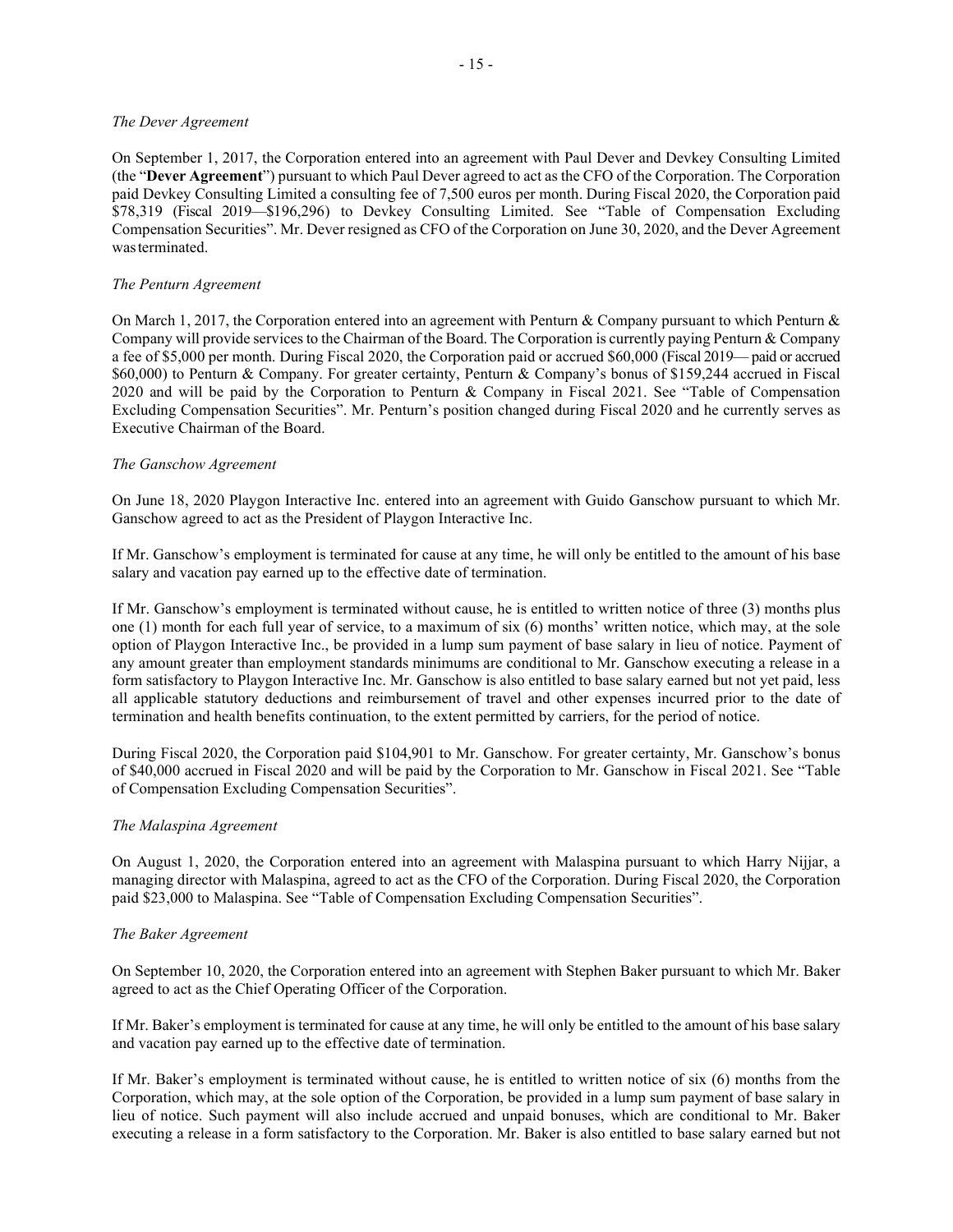yet paid, less all applicable statutory deductions and reimbursement of travel and other expenses incurred prior to the date of termination.

If Mr. Baker's employment is terminated within six (6) months following a change of control, he will be entitled to written notice of one year, which may, at the sole option of the Corporation, be provided in a lump sum payment of base salary in lieu of notice. Such payment will also include accrued and unpaid bonuses, which are conditional to Mr. Baker executing a release in a form satisfactory to the Corporation.

During Fiscal 2020, the Corporation paid \$20,000 to Mr. Baker. See "Table of Compensation Excluding Compensation Securities".

# *The Pacific West Agreement*

On January 1, 2020, the Corporation entered into an agreement with Pacific West pursuant to which Mike Marrandino, the President and sole director of Pacific West, agreed to act as a director of the Corporation. During Fiscal 2020, the Corporation accrued \$22,000 plus HST (Fiscal 2019—\$14,400) to Pacific West. See "Table of Compensation Excluding Compensation Securities". For greater certainty, the amount of \$22,000, exclusive of HST, will be paid by the Corporation to Pacific West in Fiscal 2021.

# *The Magnolia Agreement*

On March 12, 2019, the Corporation entered into an arrangement with Magnolia pursuant to which Jason Meretsky, its President and sole director, agreed to act as a director of the Corporation. During Fiscal 2020, the Corporation accrued \$22,000 plus HST (Fiscal 2019—\$12,000) to Magnolia. See "Table of Compensation Excluding Compensation Securities". For greater certainty, the amount of \$22,000, exclusive of HST, will be paid by the Corporation to Magnolia in Fiscal 2021.

Other than as disclosed above, there are no arrangements for compensation with respect to the termination of Named Executive Officers, included in the event of a change of control, other than pursuant to the terms of the Option Plan, any stock options that are the subject of vesting provisions will, in the event of a Triggering Event (as defined in the Option Plan), which includes a change of control, immediately become exercisable.

# **Oversight and Description of Director and Named Executive Officer Compensation**

# *Named Executive Officer Compensation*

# Compensation, Philosophy and Objectives

The CEO and the Board, as necessary, meets with the Corporation's compensation committee (the "**Compensation Committee**") to discuss and determine management compensation, without reference to formal objectives, criteria or analysis. The general objectives of the Corporation's compensation strategy are to (a) compensate management in a manner that encourages and rewards a high level of performance and outstanding results with a view to increasing long-term shareholder value; (b) align management's interests with the long-term interests of Shareholders; and (c) ensure that the total compensation package is designed in a manner that takes into account the constraints that the Corporation is under by virtue of the fact that it is a start-up technology company with a limited history of earnings.

The Board, as a whole, ensures that total compensation paid to all Named Executive Officers is fair and reasonable. The Board as a whole recommends levels of executive compensation that are competitive, motivating and commensurate with the time spent by executive officers in meeting their obligations. While the Board does not have direct experience related to executive compensation, the Board relies on their experience as officers and directors.

# Analysis of Elements

Base salary is used to provide the NEOs a set amount of money during the year with the expectation that each NEO will perform his responsibilities to the best of his ability and in the best interests of the Corporation.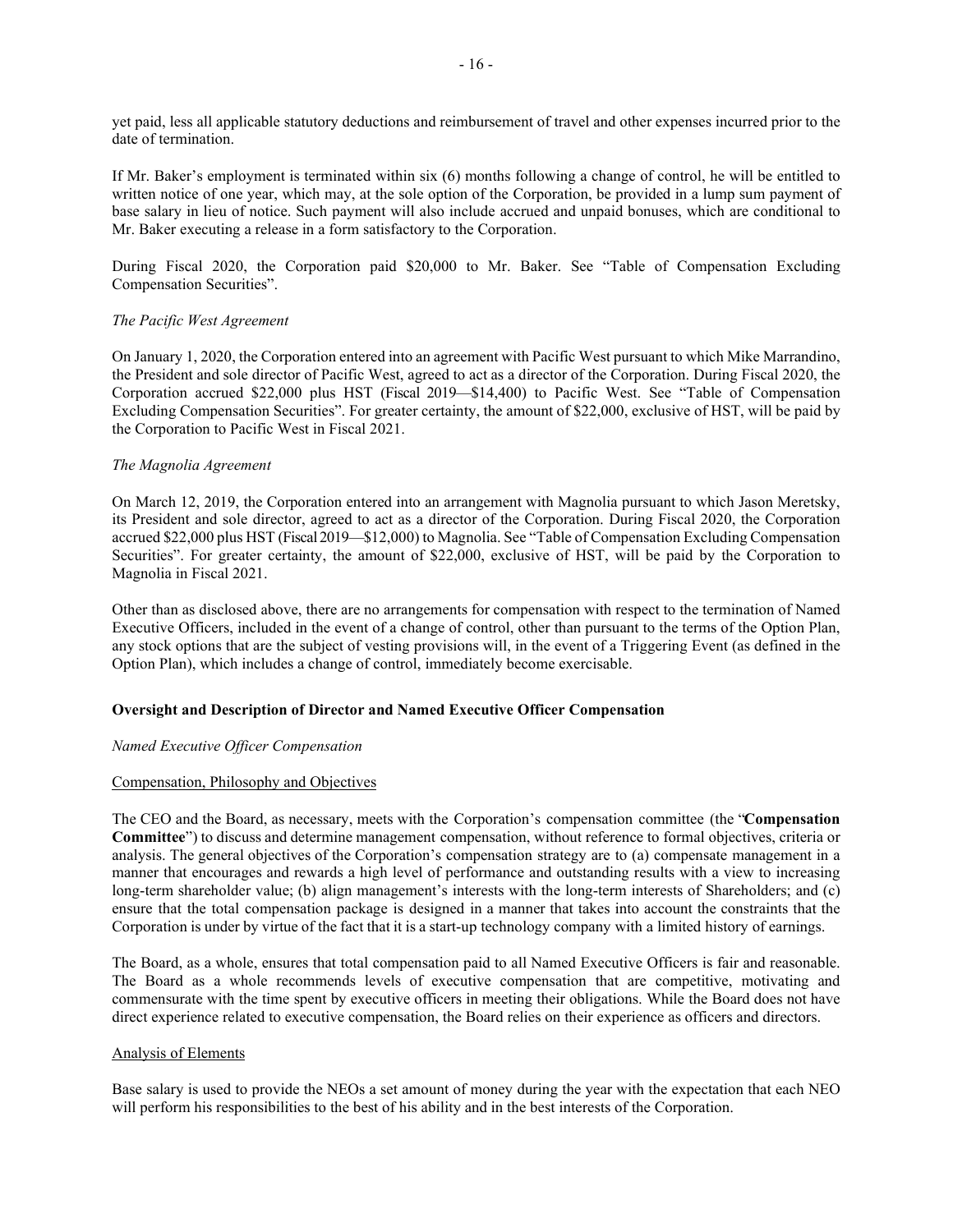The Corporation considers the granting of incentive stock options to be a significant component of executive compensation as it allows the Corporation to reward each NEO's efforts to increase value for Shareholders without requiring the Corporation to use cash from its treasury. Stock options are generally awarded to executive officers at the commencement of employment and periodically thereafter. The terms and conditions of the Corporation's stock option grants, including vesting provisions and exercise prices, are governed by the terms of the Option Plan. A description of the significant terms of the Option Plan is found under the heading "Stock Option Plans and other Incentive Plans".

The Corporation does not determine executive compensation based on the share price performance. Overall, the salaries or consulting fees payable to the NEOs, in particular to the CEO, have had a minor upward trend in order to provide competitive levels of compensation necessary to attract and maintain executive talent.

# Option-based Awards

The Corporation has no long-term incentive plans other than the Option Plan. The Corporation's directors, employees, officers and certain consultants are entitled to participate in the Option Plan. The Option Plan is designed to encourage share ownership and entrepreneurship on the part of the senior management and other employees. The Board believes that the Option Plan aligns the interests of the NEOs and the Board with Shareholders by linking a component of executive compensation to the longer-term performance of the Corporation's Shares.

Options are granted by the Board. In monitoring or adjusting the option allotments, the Board takes into account its own observations on individual performance (where possible) and its assessment of individual contribution to shareholder value, previous option grants and the objectives set for the NEOs and the Board. The scale of options is generally commensurate to the appropriate level of base compensation for each level of responsibility. In addition to determining the number of options to be granted pursuant to the methodology outlined above, the Board also makes the following determinations:

- parties who are entitled to participate in the Option Plan;
- the exercise price for each stock option granted, subject to the provision that the exercise price cannot be lower than the prescribed discount permitted by the TSXV from the market price on the date of grant;
- the date on which each option is granted;
- the vesting period, if any, for each stock option;
- the other material terms and conditions of each stock option grant; and
- any re-pricing or amendment to a stock option grant.

The Board makes these determinations subject to and in accordance with the provisions of the Option Plan. The Board reviews and approves grants of options on an annual basis and periodically during a financial year.

For Fiscal 2020, the significant elements of compensation paid and awarded to each Named Executive Officer were management fees paid by the Corporation indirectly to Messrs. Krogh, Dever, and Nijjar. See "Table of Compensation Excluding Compensation Securities" and ["Employment, Consulting and Management Agreements"](#page-18-0)*.*

See "Stock Option Plan" for a discussion on incentive stock options that may be awarded to Named Executive Officers.

# *Director Compensation*

The Board, in consultation with the Compensation Committee, determines director compensation from time to time. Directors who are not also officers of the Corporation are currently paid \$2,500 per month for serving on the Board. Directors are entitled to be reimbursed for reasonable expenditures incurred in performing their duties as directors, and the Corporation may, from time to time, grant to its directors incentive stock options to purchase Shares in the capital of the Corporation. See "Stock Option Plan" for a discussion on incentive stock options that may be awarded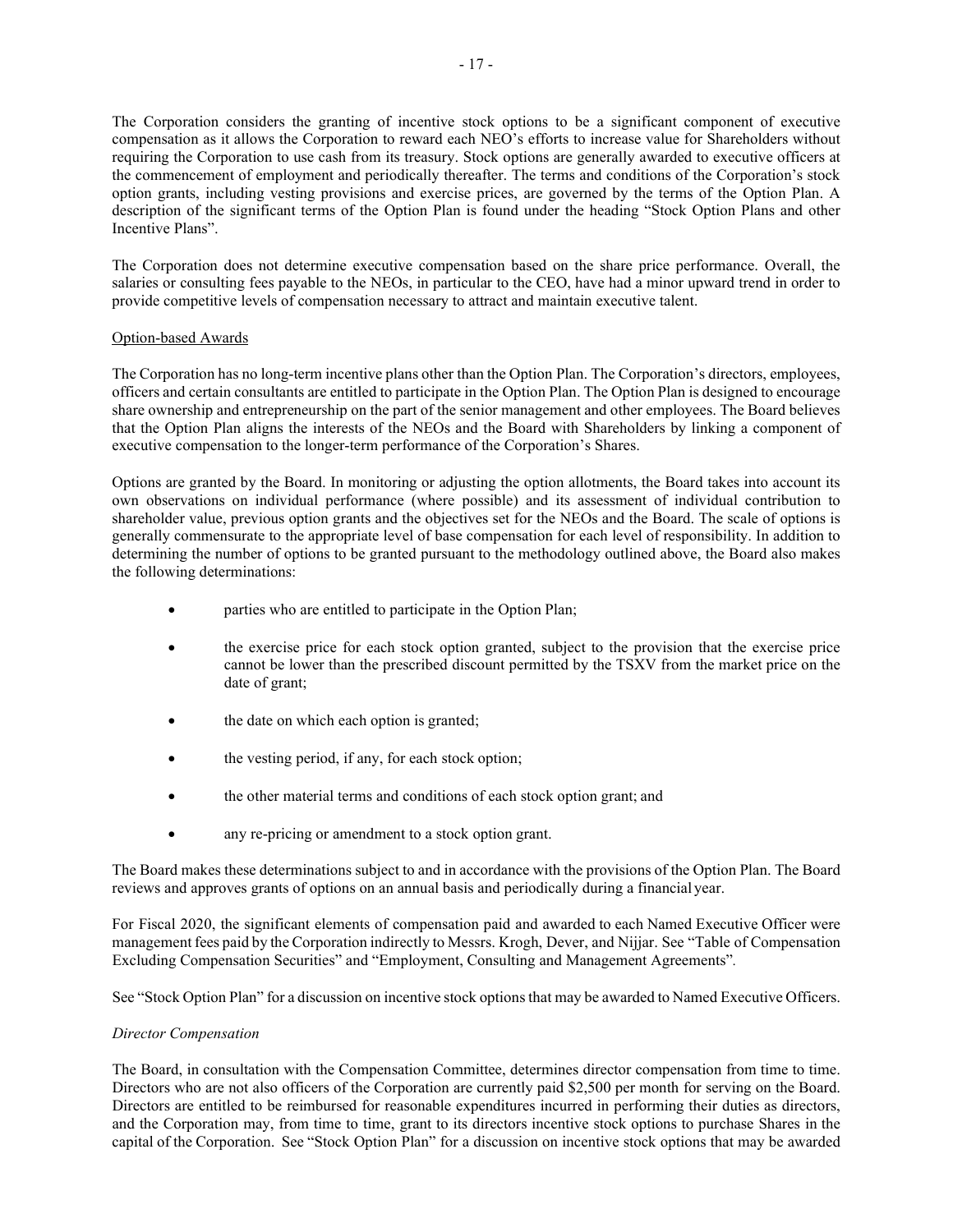to the directors of the Corporation. No stock options were granted to any directors during Fiscal 2020. There are no arrangements for compensation with respect to the termination of directors in the event of a change or control of the Corporation, other than pursuant to the terms of the Option Plan, any stock options that are the subject of vesting provisions will, in the event of a Triggering Event (as defined in the Option Plan), which includes a change of control, immediately become exercisable.

# *Recent Significant Changes to the Corporation's Compensation Policies*

There have been no significant changes to the Corporation's compensation policies during Fiscal 2020 that could or will have an effect on Named Executive Officer or director compensation.

# **Pension Benefits**

The Corporation does not provide retirement benefits for directors or Named Executive Officers.

# <span id="page-22-0"></span>**SECURITIES AUTHORIZED FOR ISSUANCE UNDER EQUITY COMPENSATION PLANS**

The following table sets out information, as of the date of this Circular on our compensation plans under which the Shares are authorized for issuance. See "Stock Option Plan" for a description of the material features of the Stock Option Plan.

| <b>Plan Category</b>                                                       | Number of securities to be<br>issued upon exercise of<br>outstanding options,<br>warrants and rights | Weighted-average<br>exercise price of<br>outstanding options,<br>warrants and rights | <b>Number of securities</b><br>remaining available for<br>future issuances under<br>equity compensation plans |
|----------------------------------------------------------------------------|------------------------------------------------------------------------------------------------------|--------------------------------------------------------------------------------------|---------------------------------------------------------------------------------------------------------------|
| Equity compensation<br>plans approved by<br>securityholders <sup>(1)</sup> | 21,739,239                                                                                           | \$0.30                                                                               | 7,248,371                                                                                                     |
| Equity compensation<br>plans not approved by<br>securityholders            | Nil                                                                                                  | Nil                                                                                  | Nil                                                                                                           |
| Total                                                                      | 21,739,239                                                                                           | \$0.30                                                                               | 7,248,371                                                                                                     |

**Notes**:

<span id="page-22-1"></span>(1) Based on 10% of the number of Shares issued and outstanding as at December 31, 2020.

# **CORPORATE GOVERNANCE**

National Instrument 58-101 - *Disclosure of Corporate Governance Practices* ("**NI 58-101**"), requires all reporting issuers to provide certain annual disclosure of their corporate governance practices with respect to the corporate governance guidelines adopted in National Policy 58-201 - *Corporate Governance Guidelines* ("**NP 58-201**"). These guidelines are not prescriptive. Corporate governance relates to the activities of the Board, the members of which are elected by and are accountable to the Shareholders and takes into account the role of the individual members of management who are appointed by the Board and who are charged with the day-to-day management of the Corporation. The Board is committed to sound corporate governance practices, which are both in the interests of its Shareholders and contribute to effective and efficient decision making. The Board is of the view that the Corporation's general approach to corporate governance, summarized below, is appropriate and substantially consistent with the objectives reflected in NP 58-201.

# **Board of Directors**

The Board currently consists of six directors: Darcy Krogh, James Penturn, William Scott, Michele Marrandino, Jason Meretsky and Guido Ganschow. Messrs. Scott, Marrandino and Meretsky are independent directors as defined in NI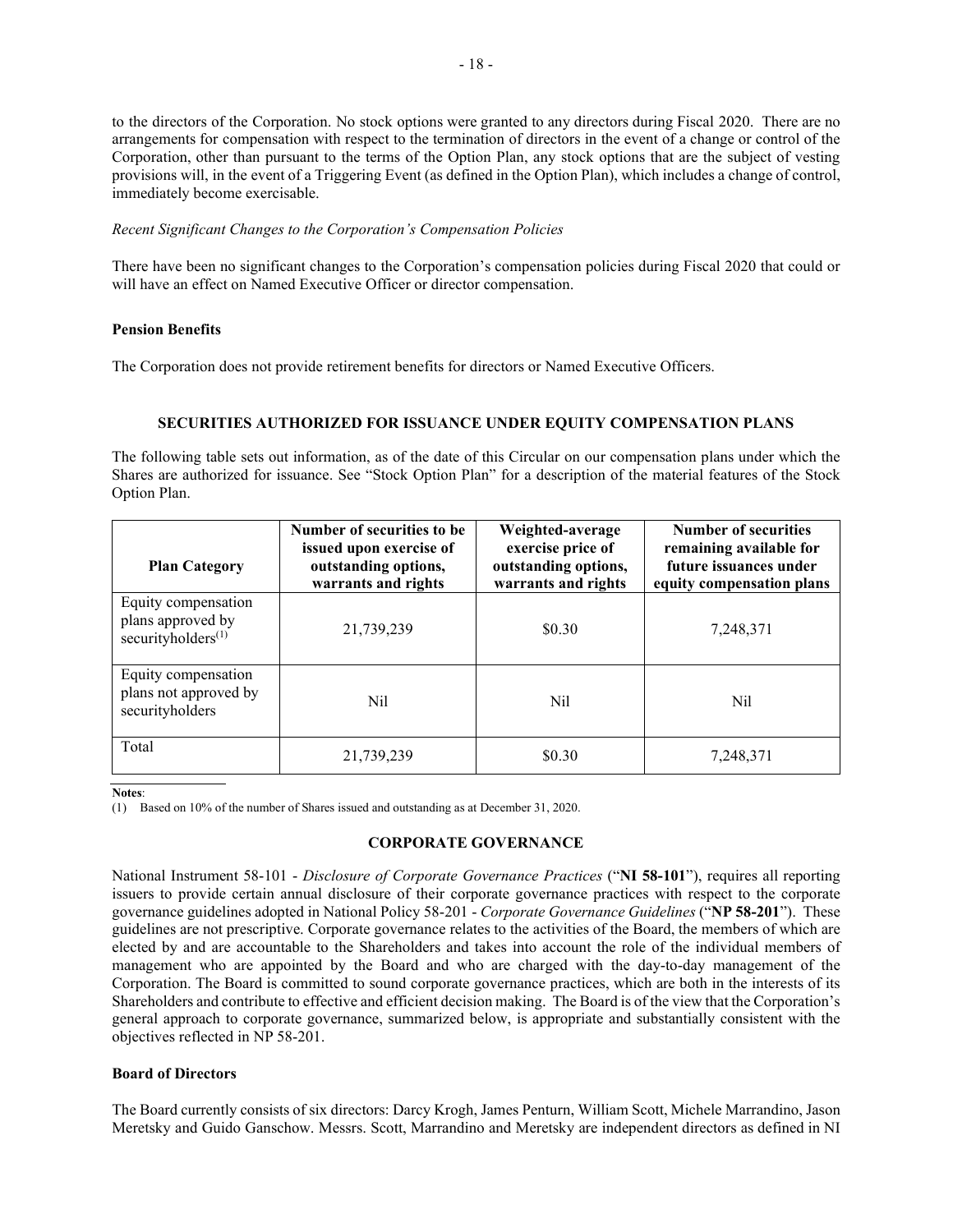58-101 and NI 52-110. Mr. Krogh, as the President and CEO of the Corporation, Mr. Ganschow, as the President and Chief Operating Officer of a subsidiary of the Corporation, are executive officers and therefore not independent. Mr Penturn is also deemed to be non-independent under NI 52-110.

The Board facilitates the exercise of independent supervision over management through various Board meetings held throughout the year. At present, the Board does not have any formal committees other than its Audit Committee and Compensation Committee. When necessary, the Board will strike a special committee of independent directors to deal with matters requiring independence. The composition of the Board is such that the independent directors have significant experience in business affairs. As a result, these Board members are able to provide significant and valuable independent supervision over management.

# **Directorships**

The following directors of the Corporation are also currently directors of the following other reporting issuers:

• Michele (Mike) Marrandino – Marble Financial Inc. (CSE: MRBL)

# **Orientation and Continuing Education**

The CEO and/or the CFO are responsible for providing an orientation for new directors. Director orientation and ongoing training will include presentations by senior management to familiarize directors with the Corporation's strategic plans, its significant financial, accounting and risk management issues, its compliance programs, its principal officers and its internal and independent auditors.

# **Ethical Business Conduct**

The primary step taken by the Corporation to encourage and promote a culture of ethical business conduct is to conduct appropriate due diligence on proposed directors and ensure that proposed directors are of the highest ethical standards. The Board does not currently have a written code of ethical business conduct for its directors, officers and employees. Each director, officer and employee is expected to comply with relevant corporate and securities laws and, where applicable, the terms of their employment agreements. In the event of a conflict of interest at a meeting of the Board, the conflicted director will disclose the nature and extent of his interest and abstain from voting on or against the approval of such participation.

# **Nomination of Directors**

Once a Board vacancy occurs or is contemplated, any director may make recommendationsto the Board as to qualified individuals for nomination to the Board. In identifying new candidates, the directors will take into account the mix of director characteristics and diverse experiences, perspectives and skills appropriate for the Corporation at that time. Proposals are put forth by the Board and management and considered and discussed. If a candidate looks promising, the Board and management will conduct due diligence on the candidate and if the results are satisfactory, the candidate is invited to join the Board.

# **Compensation**

The Corporation has a Compensation Committee comprised of Michele (Mike) Marrandino (Chair), Jason Meretsky, both of which are independent directors of the Corporation, and James Penturn. From time to time, the independent directors of the Board, in consultation with the Compensation Committee, will review the compensation payable to the Chairman, CEO, CFO and President. Compensation for Board members is determined by the Board, in consultation with the Compensation Committee, in accordance with industry norms and with reference to each individual director's level of involvement with the Corporation. See *"Statement of Executive Compensation– Oversight and Description of Director and Named Executive Officer Compensation"*.

# **Other Board Committees**

The Corporation does not have any standing committees, other than the Audit Committee and the Compensation Committee.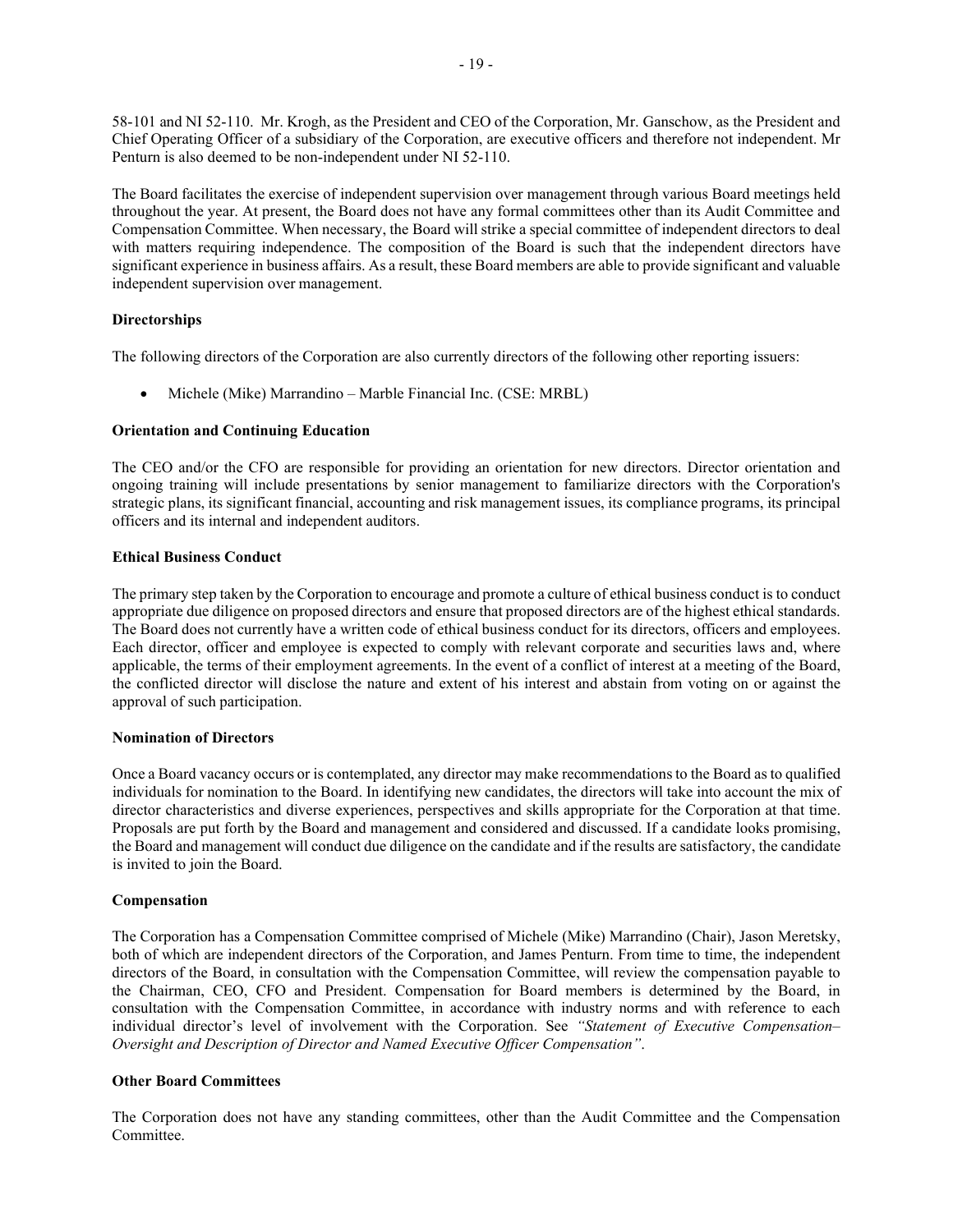#### **Assessments**

<span id="page-24-0"></span>At present, the Board does not have a formal process for assessing the effectiveness of the Board, its committees and individual directors are performing effectively. These matters are dealt with on a case-by-case basis at the Board level.

# **AUDIT COMMITTEE**

Pursuant to the provisions of section 224 of the *Business Corporations Act* (British Columbia) the Corporation is required to have an audit committee, which, at the present time, is comprised of James Penturn, (financially literate), Michele (Mike) Marrandino (financially literate and independent) and Jason Meretsky (financially literate and independent) (the "**Audit Committee**").

The Corporation must also, pursuant to the provisions of National Instrument 52-110 - *Audit Committees* ("**NI 52- 110**"), provide the following information regarding the Audit Committee to its Shareholders in this Information Circular.

#### **Audit Committee Charter**

The Corporation has a written charter (the "**Audit Committee Charter**") which sets out the duties and responsibilities of the Audit Committee. The text of the Corporation's Audit Committee Charter is attached as Schedule "A" to this Information Circular.

#### **Relevant Education and Experience**

All of the members of the Audit Committee are able to understand and interpret information related to financial statement analysis. Each of the members of the Audit Committee has a general understanding of the accounting principles used by the Corporation to prepare its financial statements and will seek clarification from the Corporation's auditors, where required. Each of the members of the Audit Committee also has direct experience in understanding accounting principles for private and reporting companies. See ["Election of Directors"](#page-8-1) for the relevant experience of the current members of the Audit Committee.

#### **Audit Committee Oversight**

At no time since the commencement of the Corporation's most recently completed financial year was a recommendation of the Audit Committee to nominate or compensate an external auditor not adopted by the Board.

#### **Reliance on Certain Exemptions**

The Corporation is relying on the exemption in Section 6.1 of NI 52-110 which exempts venture issuers, as defined in NI 52-110, from the composition requirements of the audit committee as well as certain reporting obligations under NI 52-110 for its most recently completed financial year ended December 31, 2020.

At no time since January 1, 2020, the commencement of the Corporation's most recently completed financial year, has the Corporation relied on the exemption in Section 2.4 of NI 52-110 *(De Minimis Non-audit Services)*, the exemptions in Subsection 6.1.1(4) (*Circumstance Affecting the Business or Operations of the Venture Issuer)*, Subsection 6.1.1(5) *(Events Outside Control of Member)*, Subsection 6.1.1(6) *(Death, Incapacity or Resignation)* or an exemption from NI 52-110, in whole or in part, granted under Part 8 of NI 52-110 (*Exemptions)*.

#### **Pre-Approval Policies and Procedures**

The Audit Committee has adopted specific policies and procedures for the engagement of non-audit services as described in the attached Schedule "B" under the heading "External Audit" in the Audit Committee Charter.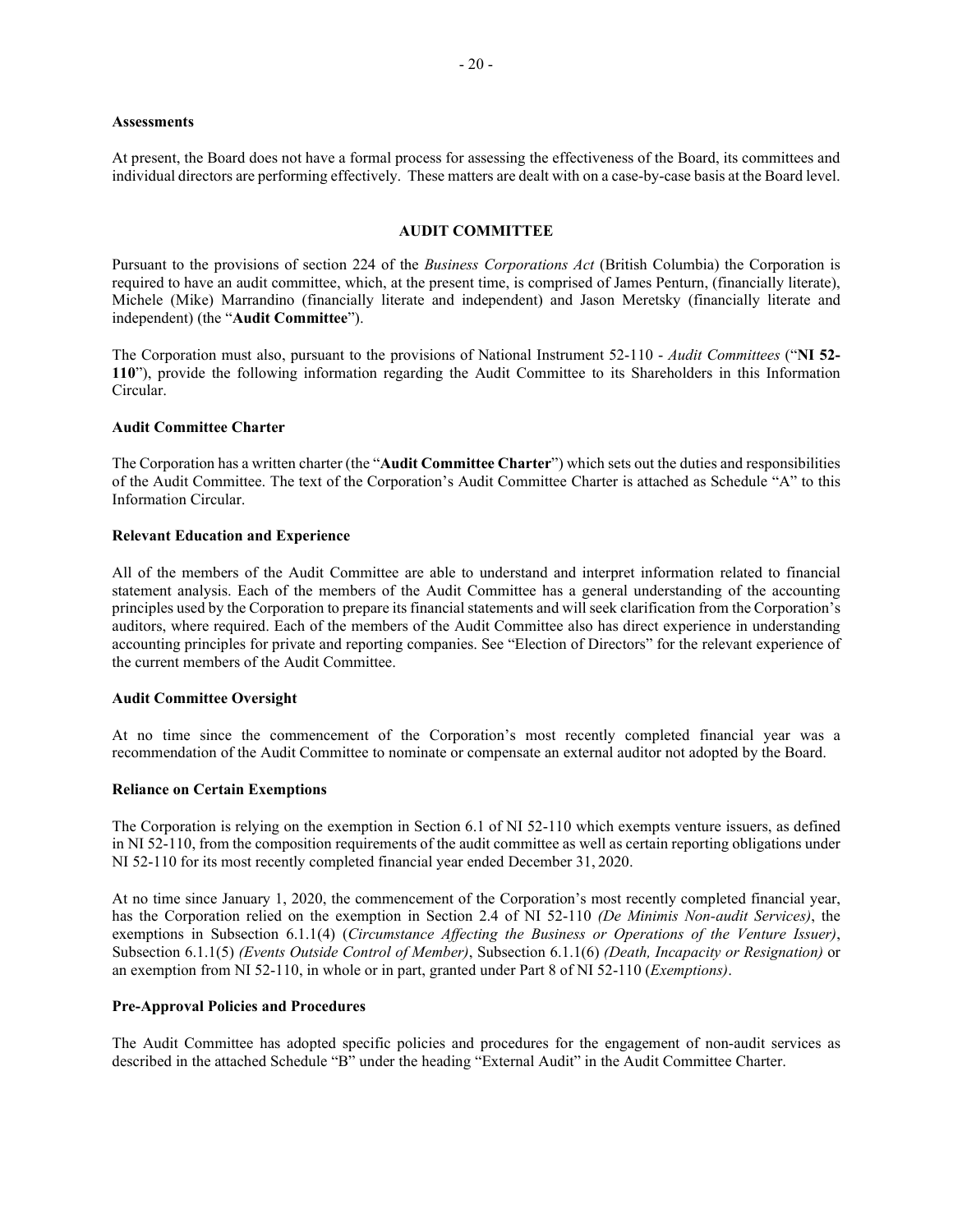#### **External Auditor Service Fees (By Category)**

The aggregate fees billed by the Corporation's external auditors in each of the last two financial years for audit fees are as follows:

| <b>Financial Year Ending</b> | Audit Fees <sup>(1)</sup> | <b>Audit Related Fees</b> <sup>(2)</sup> | Tax Fees $^{(3)}$ | All Other $Fees^{(4)}$ |
|------------------------------|---------------------------|------------------------------------------|-------------------|------------------------|
| 2020                         | \$35,000                  | Nil                                      | Nil               | Nil                    |
| 2019                         | \$28,500                  | Nil                                      | Nil               | Nil                    |

**Notes**:

(1) The aggregate audit fees billed.

(2) The aggregate fees billed for assurance and related services that are reasonably related to the performance of the audit or the review of the Corporation's financial statements are not included under the heading of "Audit Fees".

(3) The aggregate fees billed for professional services rendered for tax compliance, tax advice and tax planning, as well as the preparation of corporate income tax returns.

(4) The aggregate fees billed for products and services other than as set out under the headings "Audit Fees", "Audit Related Fees" and "Tax Fees".

#### <span id="page-25-0"></span>**INDEBTEDNESS OF DIRECTORS AND OFFICERS**

None of our directors, executive officers, employees, former directors, former executive officers or former employees or of any of our subsidiaries, and none of their respective associates, is or has within 30 days before the date of this Circular or at any time since the beginning of Fiscal 2020 been indebted (including in connection with the purchase of securities) to us or to any of our subsidiaries or to another entity whose indebtedness is the subject of a guarantee, support agreement, letter of credit or other similar agreement or understanding provided by us or any of our subsidiaries.

#### **MANAGEMENT CONTRACTS**

<span id="page-25-1"></span>Other than as disclosed elsewhere in this Circular, management functions of the Corporation are substantially performed by directors or senior officers of the Corporation and not, to any substantial degree, by any other person with whom the Corporation has contracted. See *"Statement of Executive Compensation – Employment, Consulting and Management Agreements"*.

# <span id="page-25-2"></span>**INTERESTS OF INFORMED PERSONS IN MATERIAL TRANSACTIONS**

Other than as described elsewhere in this Circular, to the knowledge of the Corporation, (i) no director or executive officer of the Corporation, (ii) no person who beneficially owns, or controls or directs, directly or indirectly, our voting securities or who exercised control or direction over our voting securities or a combination of both carrying more than 10% of the voting rights attached to any class of outstanding voting securities of the Corporation, (iii) no director or executive officer of such person indicated in clause (ii), (iv) no director or executive officer of any subsidiary of the Corporation, (v) no proposed director of the Corporation, and (vi) no associate or affiliate of any of the foregoing persons indicated in clauses (i) through (v), has or had any material interest, direct or indirect, in any transaction since the beginning of Fiscal 2020 or in any proposed transaction which has materially affected or would materially affect the Corporation or any of our subsidiaries.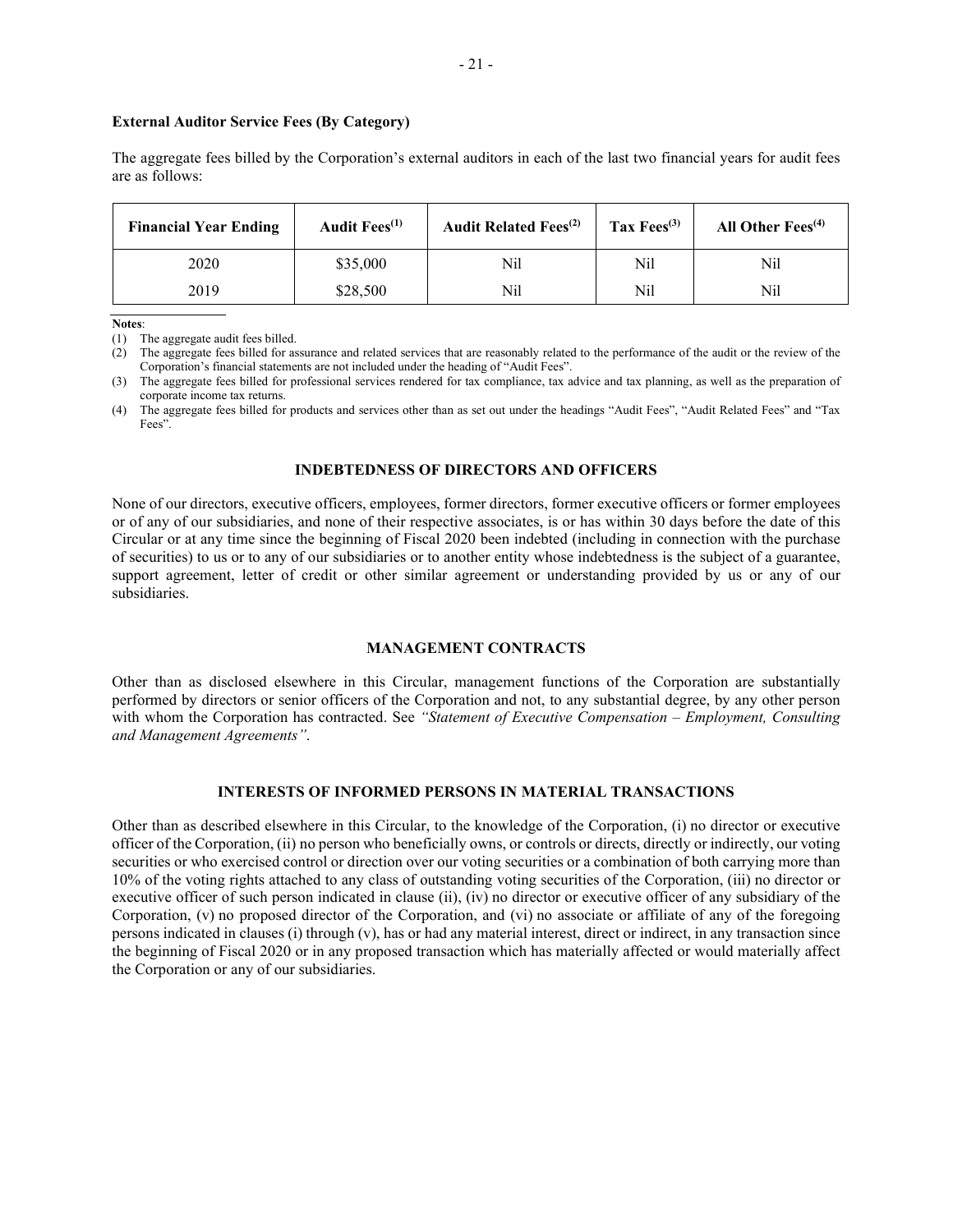# **ADDITIONAL INFORMATION**

<span id="page-26-0"></span>Additional information relating to Playgon, including financial information provided in Playgon's consolidated financial statements for Fiscal 2019 and Fiscal 2020, and the MD&A, is available on the Corporation's website at www.playgon.com and SEDAR at [www.sedar.com.](http://www.sedar.com/) Shareholders may obtain at no charge copies of Playgon's financial statements and MD&A by making a written request to Harry Nijjar, CFO of Playgon, at:

Playgon Games Inc. 675 West Hastings Street, suite 1500 Vancouver, BC, Canada V6B 1N2

The Corporation may require payment of a reasonable charge if the request is made by a person who is not a Shareholder.

Financial information is provided in Playgon's comparative financial statements and MD&A for its most recently completed financial year.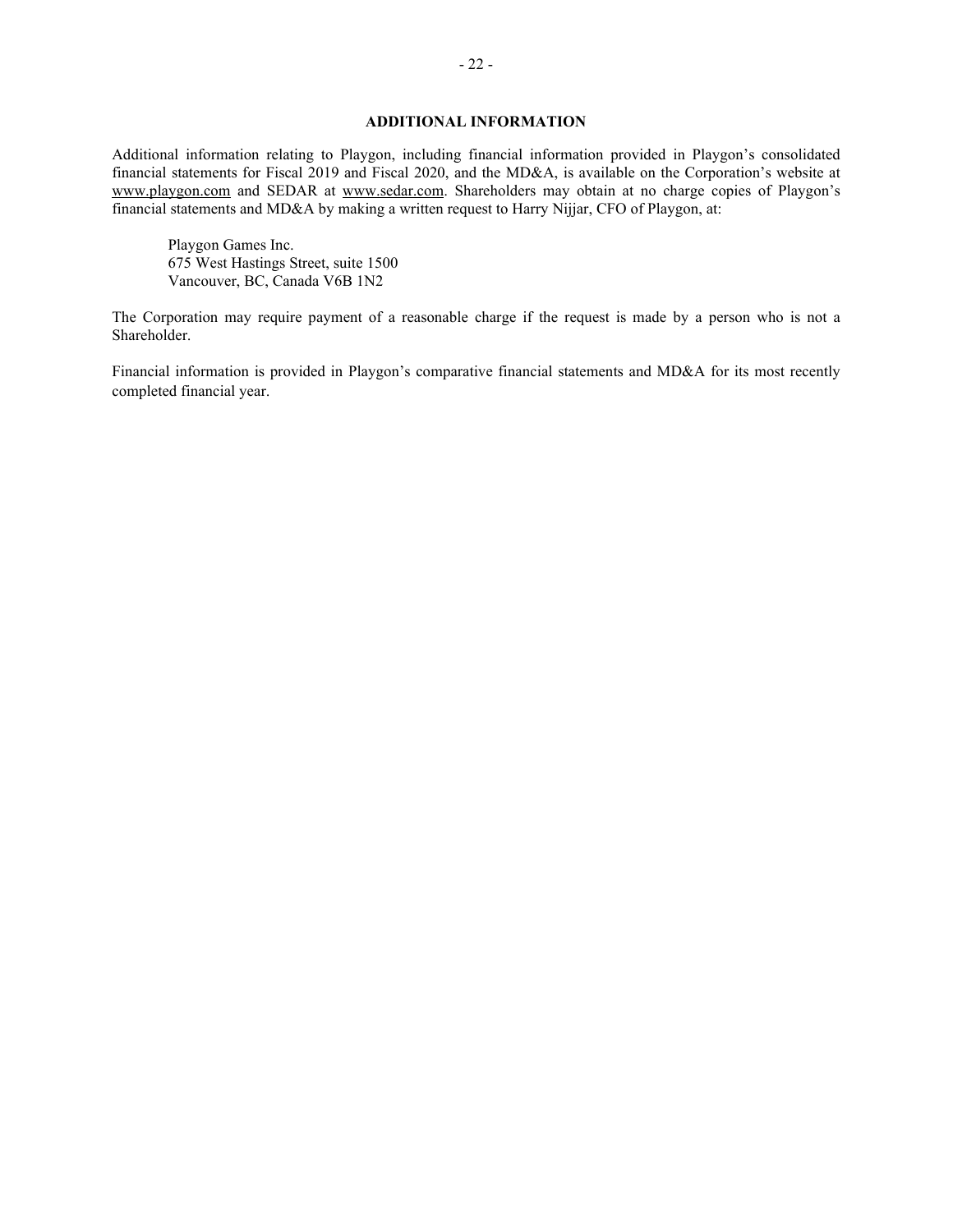# <span id="page-27-0"></span>**APPROVAL AND CERTIFICATION**

The contents and sending of this Circular have been approved by the Board.

# September 10, 2021 **BY ORDER OF THE BOARD OF DIRECTORS**

(signed) "*Darcy Krogh*"

President and Chief Executive Officer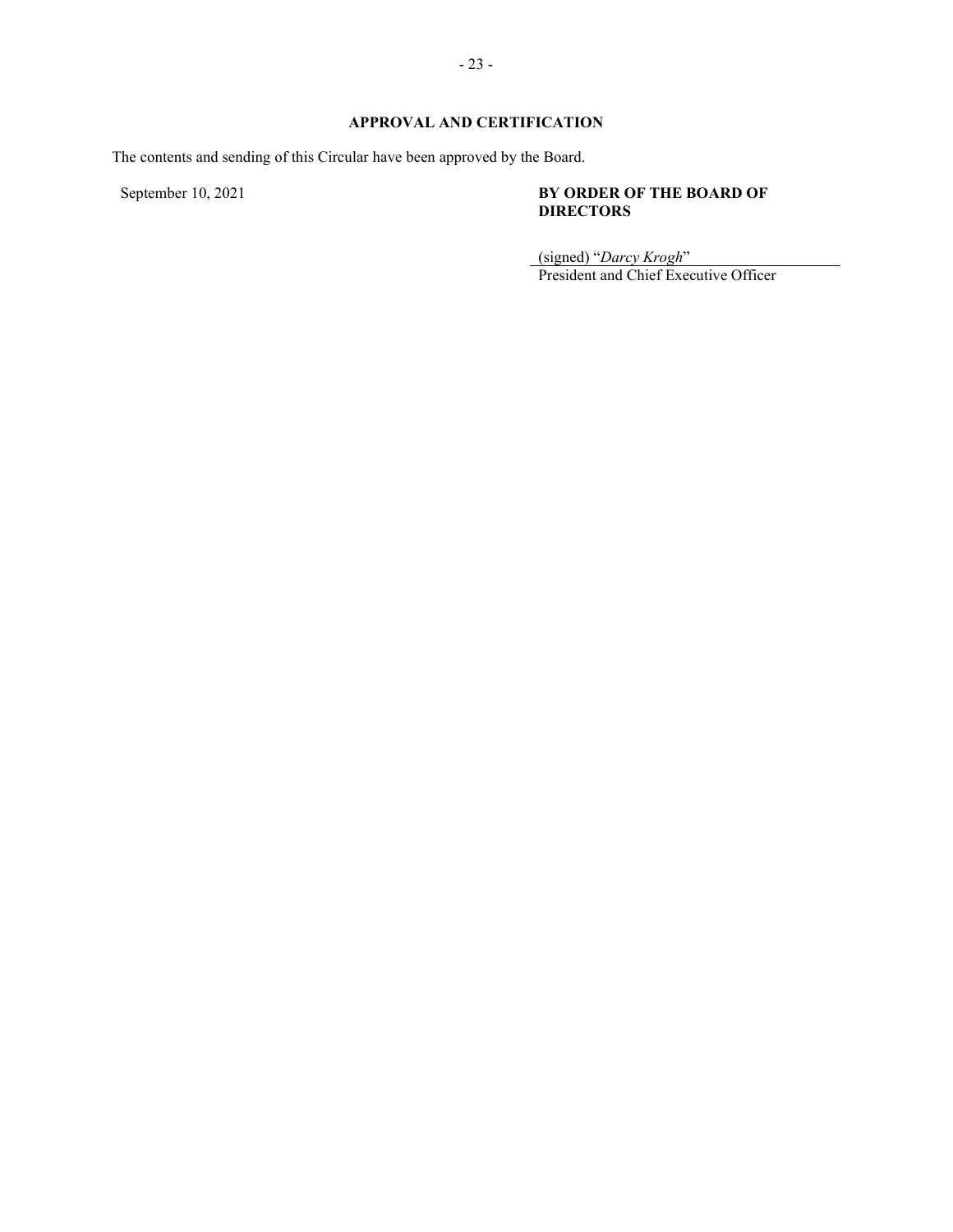# **APPENDIX A**

# **AUDIT COMMITTEE CHARTER**

#### <span id="page-28-0"></span>**1 Mandate**

The audit committee will assist the board of directors (the "**Board**") in fulfilling its financial oversight responsibilities. The audit committee will review and consider in consultation with the auditors the financial reporting process, the system of internal control and the audit process. In performing its duties, the committee will maintain effective working relationships with the Board, management, and the external auditors. To effectively perform his or her role, each committee member must obtain an understanding of the principal responsibilities of committee membership as well and the Corporation's business, operations and risks.

# **2 Mandate**

The Board will appoint from among their membership an audit committee after each annual general meeting of the shareholders of the Corporation. The audit committee will consist of a minimum of three directors.

# *2.1 Independence*

A majority of the members of the audit committee must not be officers, employees or control persons of the Corporation.

# *2.2 Expertise of Committee Members*

Each member of the audit committee must be financially literate or must become financially literate within a reasonable period of time after his or her appointment to the committee. At least one member of the committee must have accounting or related financial management expertise. The Board shall interpret the qualifications of financial literacy and financial management expertise in its business judgment and shall conclude whether a director meets these qualifications.

# **3 Meetings**

The audit committee shall meet in accordance with a schedule established each year by the Board, and at other times that the audit committee may determine. The audit committee shall meet at least annually with the Corporation's Chief Financial Officer and external auditors in separate executive sessions.

# **4 Roles and Responsibilities**

The audit committee shall fulfill the following roles and discharge the following responsibilities:

# *4.1 External Audit*

The audit committee shall be directly responsible for overseeing the work of the external auditors in preparing or issuing the auditor's report, including the resolution of disagreements between management and the external auditors regarding financial reporting and audit scope or procedures. In carrying out this duty, the audit committee shall:

- (a) recommend to the Board the external auditor to be nominated by the Shareholders for the purpose of preparing or issuing an auditor's report or performing other audit, review or attest services for the Corporation;
- (b) review (by discussion and enquiry) the external auditors' proposed audit scope and approach;
- (c) review the performance of the external auditors and recommend to the Board the appointment or discharge of the external auditors;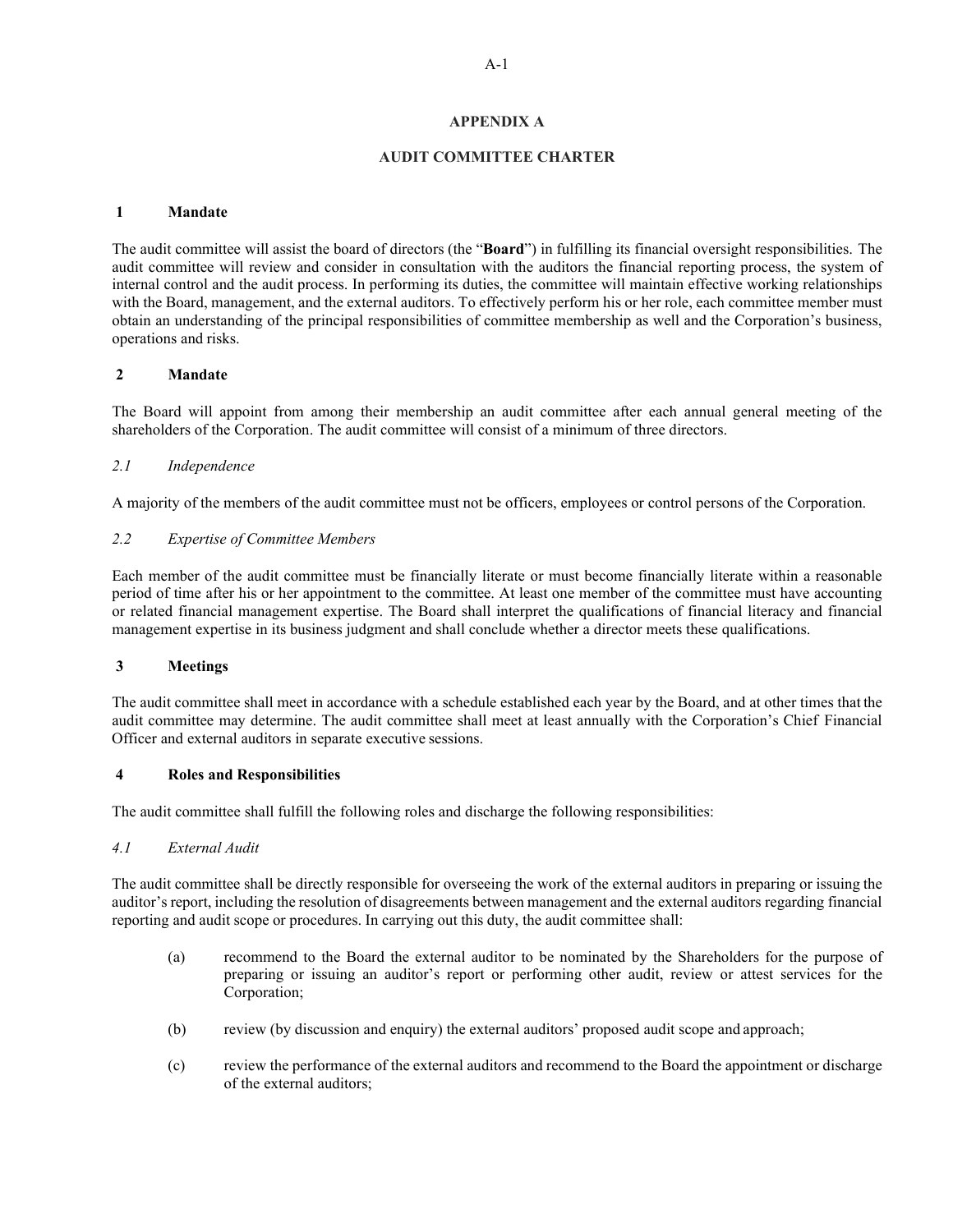(d) review and recommend to the Board the compensation to be paid to the external auditors; and (e) review and confirm the independence of the external auditors by reviewing the non-audit services provided and the external auditors' assertion of their independence in accordance with professional standards.

# *4.2 Internal Control*

The audit committee shall consider whether adequate controls are in place over annual and interim financial reporting as well as controls over assets, transactions and the creation of obligations, commitments and liabilities of the Corporation. In carrying out this duty, the audit committee shall: evaluate the adequacy and effectiveness of management'ssystem of internal controls over the accounting and financial reporting system within the Corporation; and ensure that the external auditors discuss with the audit committee any event or matter which suggests the possibility of fraud, illegal acts or deficiencies in internal controls.

# *4.3 Financial Reporting*

The audit committee shall review the financial statements and financial information prior to its release to the public. In carrying out this duty, the audit committee shall:

# *General*

- (a) review significant accounting and financial reporting issues, especially complex, unusual and related party transactions; and
- (b) review and ensure that the accounting principles selected by management in preparing financial statements are appropriate.

# *Annual Financial Statements*

- (c) review the draft annual financial statements and provide a recommendation to the Board with respect to the approval of the financial statements;
- (d) meet with management and the external auditors to review the financial statements and the results of the audit, including any difficulties encountered; and
- (e) review management's discussion & analysis respecting the annual reporting period prior to its release to the public.

# *Interim Financial Statements*

- (f) review and approve the interim financial statements prior to their release to the public; and
- (g) review management's discussion & analysis respecting the interim reporting period prior to its release to the public.

# *Release of Financial Information*

(h) where reasonably possible, review and approve all public disclosure, including news releases, containing financial information, prior to its release to the public.

# *4.4 Non-Audit Services*

All non-audit services (being services other than services rendered for the audit and review of the financial statements or services that are normally provided by the external auditor in connection with statutory and regulatory filings or engagements) which are proposed to be provided by the external auditors to the Corporation or any subsidiary of the Corporation shall be subject to the prior approval of the audit committee.

# *Delegation of Authority*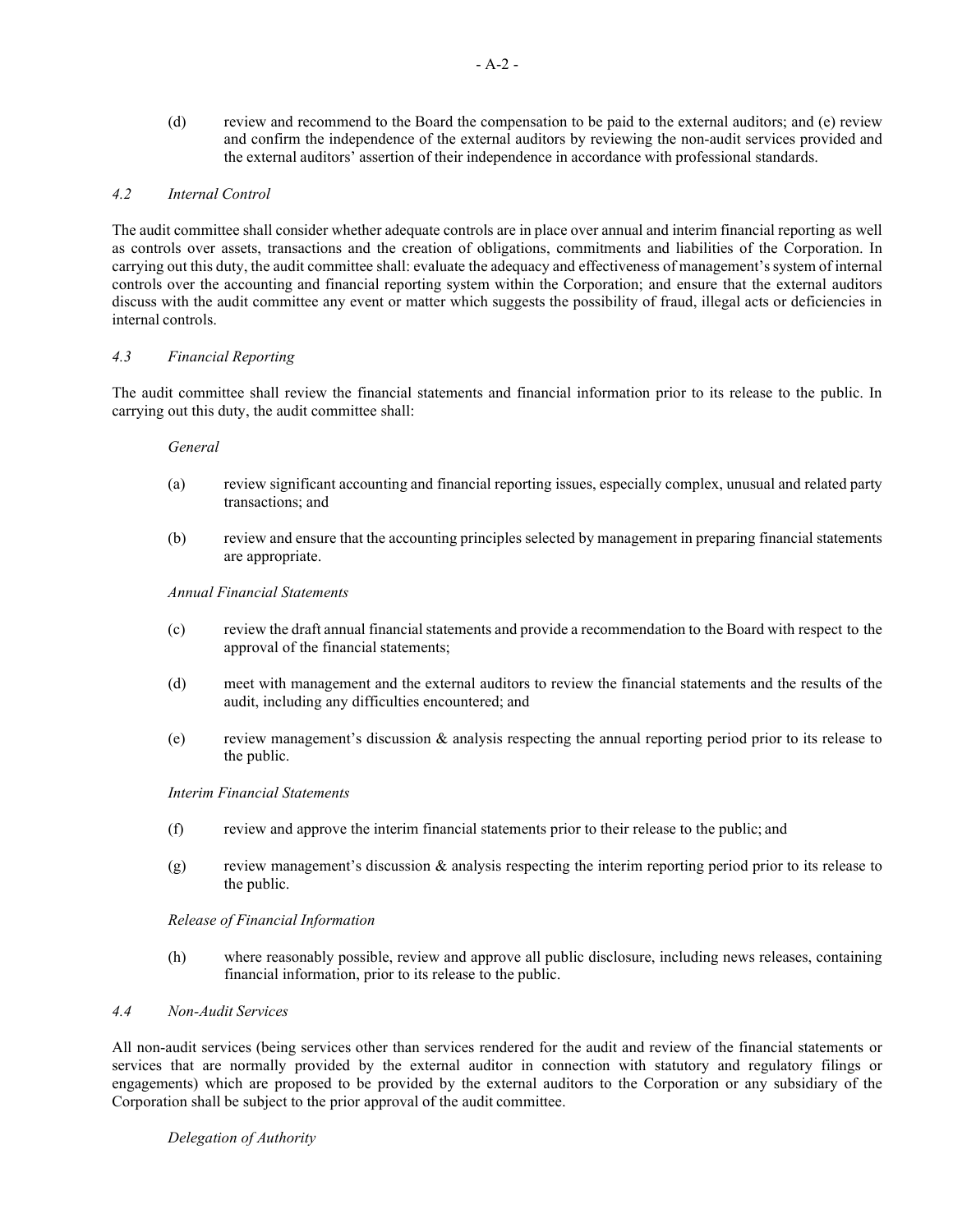(a) The audit committee may delegate to one or more independent members of the audit committee the authority to approve non-audit services, provided any non-audit services approved in this manner must be presented to the audit committee at its next scheduled meeting.

#### *De-Minimis Non-Audit Services*

- (b) The audit committee may satisfy the requirement for the pre-approval of non-audit servicesif:
	- (i) the aggregate amount of all non-audit services that were not pre-approved is reasonably expected to constitute no more than five per cent of the total amount of fees paid by the Corporation and its subsidiaries to the external auditor during the fiscal year in which the services are provided; or
	- (ii) the services are brought to the attention of the audit committee and approved, prior to the completion of the audit, by the audit committee or by one or more of its members to whom authority to grant such approvals has been delegated.

# *Pre-Approval Policies and Procedures*

- (c) The audit committee may also satisfy the requirement for the pre-approval of non-auditservices by adopting specific policies and procedures for the engagement of non-audit services, if:
	- (i) the pre-approval policies and procedures are detailed as to the particularservice;
	- (ii) the audit committee is informed of each non-audit service; and
	- (iii) the procedures do not include delegation of the audit committee's responsibilities to management.

#### *4.5 Other Responsibilities*

The audit committee shall:

- (a) establish procedures for the receipt, retention and treatment of complaints received by the Corporation regarding accounting, internal accounting controls, or auditing matters;
- (b) establish procedures for the confidential, anonymous submission by employees of the Corporation of concerns regarding questionable accounting or auditing matters;
- (c) ensure that significant findings and recommendations made by management and external auditor are received and discussed on a timely basis;
- (d) review the policies and procedures in effect for considering officers' expenses and perquisites;
- (e) perform other oversight functions as requested by the Board; and
- (f) review and update this Charter and receive approval of changes to this Charter from theBoard.

# *4.6 Reporting Responsibilities*

The audit committee shall regularly update the Board about committee activities and make appropriate recommendations.

#### **5 Resources and Authority of the Audit Committee**

The audit committee shall have the resources and the authority appropriate to discharge its responsibilities, including the authority to

(a) engage independent counsel and other advisors as it determines necessary to carry out itsduties;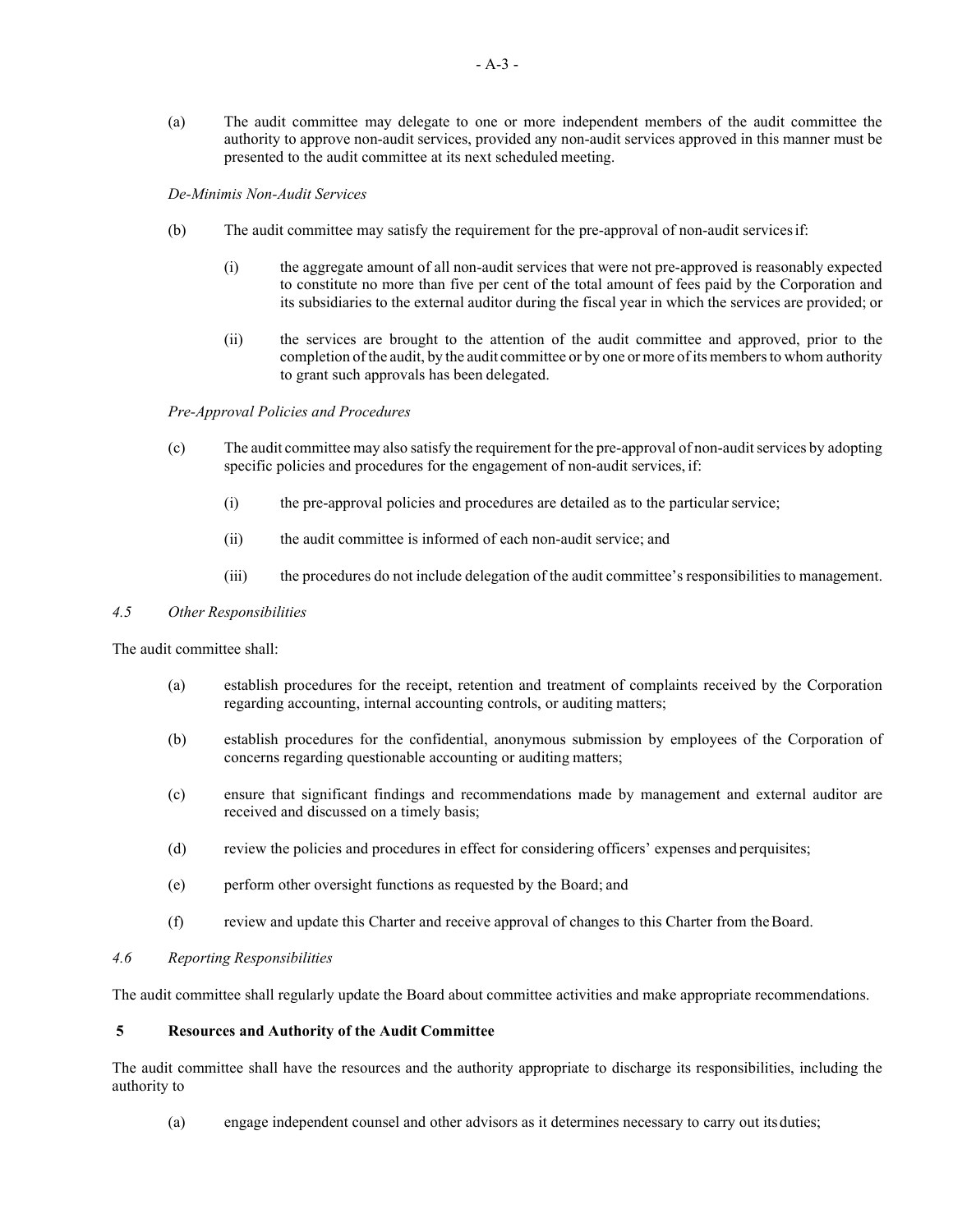- (b) set and pay the compensation for any advisors employed by the audit committee; and
- (c) communicate directly with the internal and external auditors.

# **6 Guidance – Roles & Responsibilities**

The following guidance is intended to provide the Audit Committee members with additional guidance on fulfillment of their roles and responsibilities on the committee:

- *6.1 Internal Control*
	- (a) evaluate whether management is setting the goal of high standards by communicating the importance of internal control and ensuring that all individuals possess an understanding of their roles and responsibilities;
	- (b) focus on the extent to which external auditors review computer systems and applications, the security of such systems and applications, and the contingency plan for processing financial information in the event of an IT systems breakdown; and
	- (c) gain an understanding of whether internal control recommendations made by external auditors have been implemented by management.
- *6.2 Financial Reporting General*
	- (a) review significant accounting and reporting issues, including recent professional and regulatory pronouncements, and understand their impact on the financial statements; and
	- (b) ask management and the external auditors about significant risks and exposures and the plans to minimize such risks; and
	- (c) understand industry best practices and the Corporation's adoption of them. Annual Financial Statements
	- (d) review the annual financial statements and determine whether they are complete and consistent with the information known to committee members, and assess whether the financial statements reflect appropriate accounting principles in light of the jurisdictions in which the Corporation reports or trades its shares;
	- (e) pay attention to complex and/or unusual transactions such as restructuring charges and derivative disclosures;
	- (f) focus on judgmental areas such as those involving valuation of assets and liabilities, including, for example, the accounting for and disclosure of loan losses; warranty, professional liability; litigation reserves; and other commitments and contingencies;
	- (g) consider management's handling of proposed audit adjustments identified by the external auditors; and
	- (h) ensure that the external auditors communicate all required matters to the committee.

# *Interim Financial Statements*

- (i) be briefed on how management develops and summarizes interim financial information, the extent to which the external auditors review interim financial information;
- (j) meet with management and the auditors, either telephonically or in person, to review the interim financial statements; and
- (k) to gain insight into the fairness of the interim statements and disclosures, obtain explanations from management on whether: